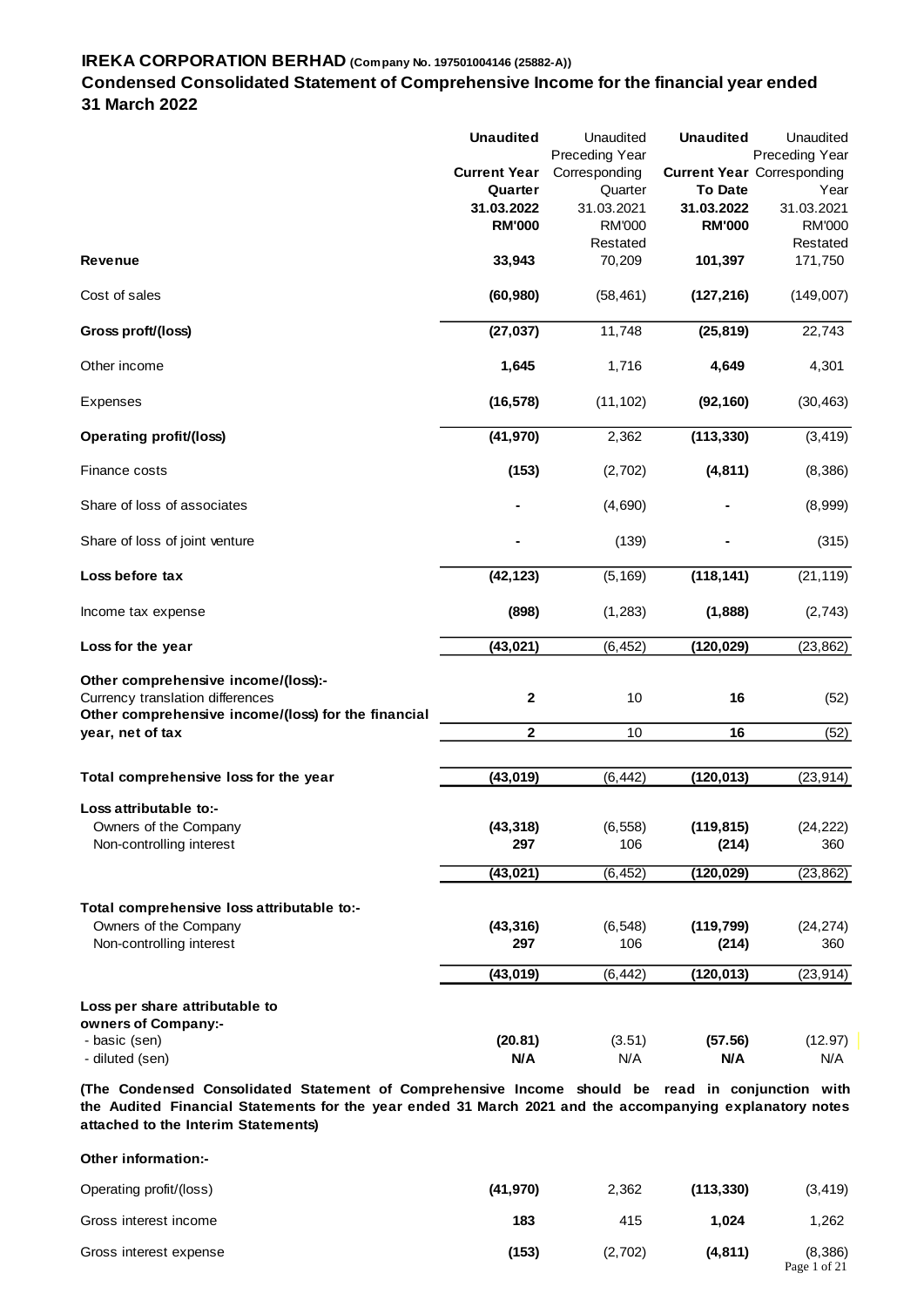# **IREKA CORPORATION BERHAD (Company No. 197501004146 (25882-A)) Condensed Consolidated Statement of Financial Position as at 31 March 2022**

|                                               | <b>Unaudited</b><br>As At | Audited<br>As At |
|-----------------------------------------------|---------------------------|------------------|
|                                               | 31.03.2022                | 31.03.2021       |
|                                               | <b>RM'000</b>             | <b>RM'000</b>    |
|                                               |                           | (Restated)       |
| <b>ASSETS</b>                                 |                           |                  |
| <b>Non-current assets</b>                     |                           |                  |
| Property, plant and equipment                 | 18,946                    | 21,793           |
| Right-of-use assets                           | 7,364                     | 10,812           |
| Investment properties                         | 13,508                    | 13,508           |
| Investment in associates                      |                           | 72,686           |
| Investment in joint venture                   |                           | 7,144            |
| Other investments                             | 38,574                    | 34               |
| Inventories                                   | 15,405                    | 14,343           |
| Deferred tax asset                            | 55                        | 55               |
|                                               | 93,852                    | 140,375          |
| <b>Current assets</b>                         |                           |                  |
| Inventories                                   | 102,326                   | 108,150          |
| Trade and other receivables                   | 153,864                   | 209,346          |
| Amounts due from associates                   | 2,256                     | 1,607            |
| Amounts due from related party                | 295                       |                  |
| Amounts due from jointly controlled entities  |                           | 68               |
| Cash and cash equivalents                     | 24,959                    | 29,394           |
|                                               | 283,700                   | 348,565          |
| <b>TOTAL ASSETS</b>                           | 377,552                   | 488,940          |
| <b>EQUITY AND LIABILITIES</b>                 |                           |                  |
| <b>Equity</b>                                 |                           |                  |
| Share capital                                 | 207,729                   | 181,288          |
| Derecognise share of loss in an associate     | 14,172                    |                  |
| Foreign currency translation reserve          | (1, 903)                  | (1, 919)         |
| <b>Accumulated losses</b>                     | (239, 604)                | (119, 789)       |
| Equity attributable to owners of the Company  | (19, 606)                 | 59,580           |
| Non-controlling interest                      | 30,877                    | 31,091           |
| <b>Total equity</b>                           | 11,271                    | 90,671           |
|                                               |                           |                  |
| <b>Non-current liabilities</b>                |                           |                  |
| Lease liabilities                             | 4,040                     | 8,987            |
| <b>Borrowings</b>                             | 3,034                     |                  |
| Deferred tax liabilities                      | 481                       | 481              |
|                                               | 7,555                     | 9,468            |
| <b>Current liabilities</b>                    |                           |                  |
| Trade and other payables<br>Lease liabilities | 261,767                   | 280,684          |
| <b>Borrowings</b>                             | 3,201<br>85,794           | 1,847            |
| Overdrafts                                    | 6,849                     | 93,772<br>9,763  |
|                                               | 1,115                     |                  |
| Tax payable                                   | 358,726                   | 2,735<br>388,801 |
|                                               |                           |                  |
| <b>Total liabilities</b>                      | 366,281                   | 398,269          |
| <b>TOTAL EQUITY AND LIABILITIES</b>           | 377,552                   | 488,940          |

**(The Condensed Consolidated Statement of Financial Position should be read i n conjunction with the Audited Financial Statements for the year ended 31 March 2021 and the accompanying explanatory notes attached to the Interim Statements)**

#### **Other Information:-**

| Net assets per share (RM) | (0.09) | 0.32 |
|---------------------------|--------|------|
|---------------------------|--------|------|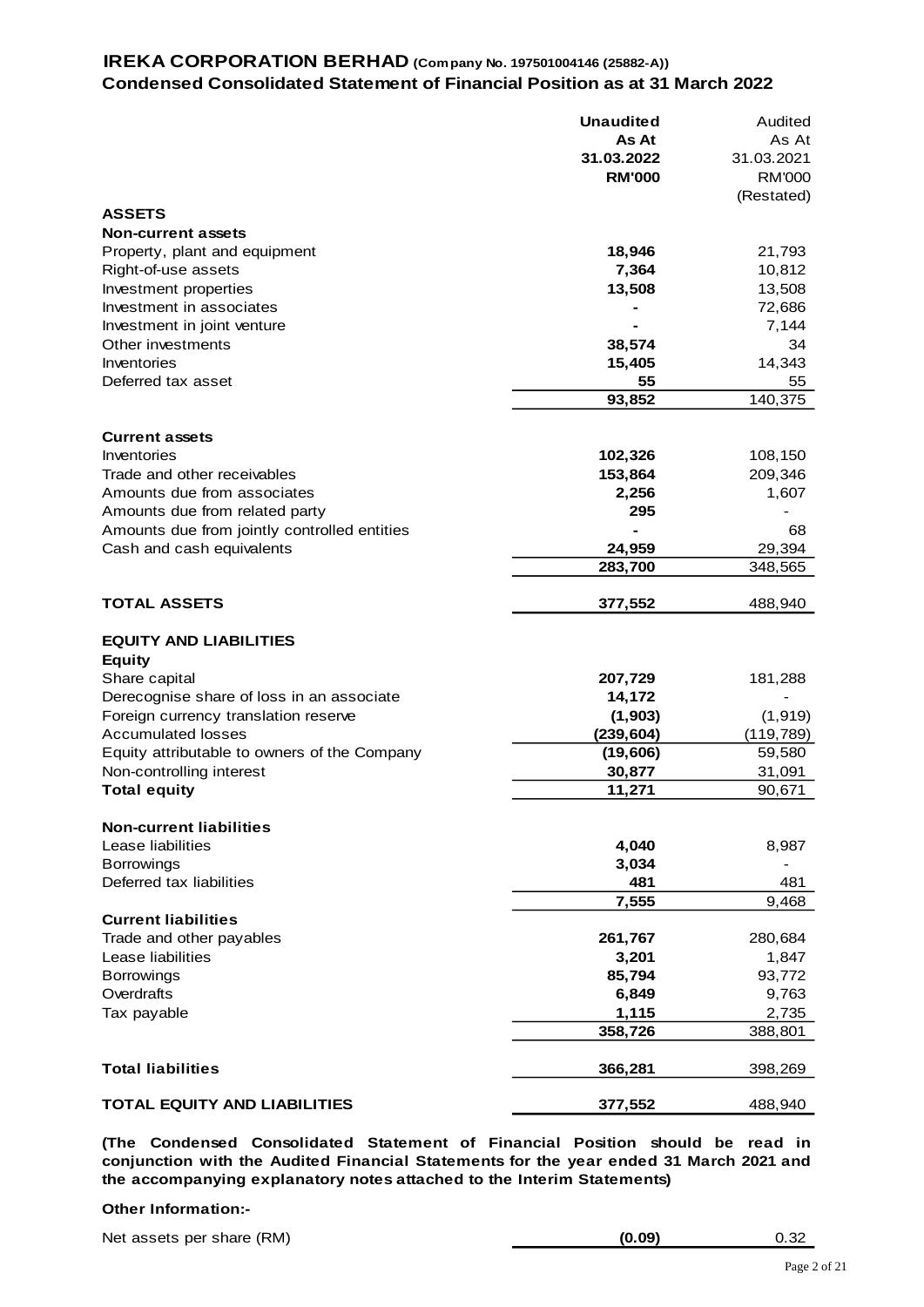**Condensed Consolidated Statement of Changes in Equity for the financial period ended 31 March 2022**

|                                                |                                                                                                                                              |                                                                    | ---Attributable to owners of the Company-------------> |               |                                            |                                    |
|------------------------------------------------|----------------------------------------------------------------------------------------------------------------------------------------------|--------------------------------------------------------------------|--------------------------------------------------------|---------------|--------------------------------------------|------------------------------------|
|                                                |                                                                                                                                              |                                                                    | -Non-distributable------------> <---Distributable--->  |               |                                            |                                    |
|                                                | <b>Share Capital</b>                                                                                                                         | Foreign<br><b>Currency</b><br><b>Translation</b><br><b>Reserve</b> | <b>Accumulated</b><br><b>Losses</b>                    | <b>Total</b>  | <b>Non-Controlling</b><br><b>Interests</b> | (Unaudited)<br><b>Total Equity</b> |
| 12 months ended 31.03.2022 (Unaudited)         | <b>RM'000</b>                                                                                                                                | <b>RM'000</b>                                                      | <b>RM'000</b>                                          | <b>RM'000</b> | <b>RM'000</b>                              | <b>RM'000</b>                      |
|                                                |                                                                                                                                              |                                                                    |                                                        |               |                                            |                                    |
| Balance as at 01.04.2021                       | 181,288                                                                                                                                      | (1, 919)                                                           | (119, 789)                                             | 59,580        | 31,091                                     | 90,671                             |
| Derecognise share of loss in an associate      |                                                                                                                                              |                                                                    |                                                        | 14,172        |                                            | 14,172                             |
| Share issuance arrising from private placement | 26,441                                                                                                                                       |                                                                    |                                                        | 26,441        |                                            | 26,441                             |
| Total comprehensive loss for the period        |                                                                                                                                              | 16                                                                 | (119, 815)                                             | (119, 799)    | (214)                                      | (120, 013)                         |
| Balance as at 31.03.2022                       | 207,729                                                                                                                                      | (1, 903)                                                           | (239, 604)                                             | (19,606)      | 30,877                                     | 11,271                             |
|                                                | <----------------Attributable to owners of the Company-------------><br><--------------Non-distributable-------------> <---Distributable---> | Foreign<br>Currency<br>Translation                                 | Accumulated                                            |               | Non-Controlling                            | (Audited)                          |
|                                                | Share Capital                                                                                                                                | Reserve                                                            | Losses                                                 | Total         | <b>Interests</b>                           | <b>Total Equity</b>                |
| 12 months ended 31.03.2021 (Audited)           | <b>RM'000</b>                                                                                                                                | <b>RM'000</b>                                                      | <b>RM'000</b>                                          | <b>RM'000</b> | <b>RM'000</b>                              | <b>RM'000</b>                      |
| Balance as at 01.04.2020                       | 181,288                                                                                                                                      | (1, 870)                                                           | (100, 093)                                             | 79,325        | 19,233                                     | 98,558                             |
| Non controlling interest contribution          |                                                                                                                                              |                                                                    | $\blacksquare$                                         |               | 941                                        | 941                                |
| Total comprehensive loss for the period        |                                                                                                                                              | (49)                                                               | (26, 025)                                              | (26, 074)     | 10,917                                     | (15, 157)                          |
| Total transactions with owners                 |                                                                                                                                              |                                                                    | 6,329                                                  | 6,329         |                                            | 6,329                              |
| Balance as at 31.03.2021                       | 181,288                                                                                                                                      | (1, 919)                                                           | (119, 789)                                             | 59,580        | 31,091                                     | 90,671                             |

(The Condensed Consolidated Statement of Changes in Equity should be read in conjunction with the Audited Financial Statements for the year **ended 31 March 2021 and the accompanying explanatory notes attached to the Interim Statements)**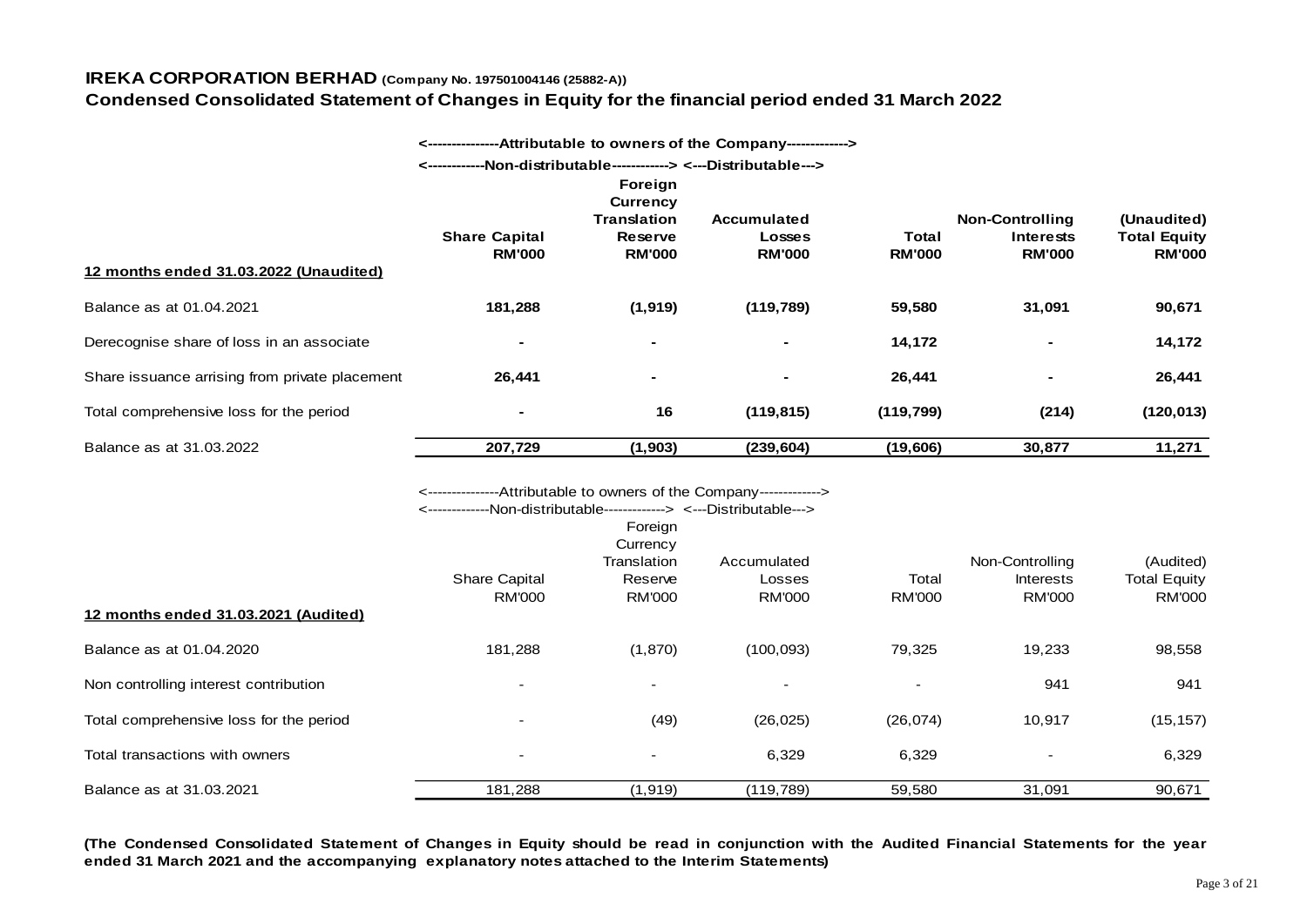#### **IREKA CORPORATION BERHAD (Company No. 197501004146 (25882-A)) Condensed Consolidated Statement of Cash Flows for the financial year ended 31 March 2022**

|                                                                                                            | <b>Unaudited</b>                      | Audited<br><b>Preceding Year</b>    |
|------------------------------------------------------------------------------------------------------------|---------------------------------------|-------------------------------------|
|                                                                                                            | <b>Current Year</b><br><b>To Date</b> | Corresponding                       |
|                                                                                                            | 31.03.2022<br><b>RM'000</b>           | Year<br>31.03.2021<br><b>RM'000</b> |
| Cash flows from operating activities                                                                       |                                       |                                     |
| Loss before tax                                                                                            | (118, 141)                            | (26, 075)                           |
| Adjustments for:                                                                                           |                                       |                                     |
| Depreciation on right-of-use asset                                                                         | 3,448                                 | 1,949                               |
| Fair value (gain)/loss on investment properties                                                            |                                       | (1,669)                             |
| Loss on disposal of investment properties                                                                  |                                       | 1,719                               |
| Fair value loss on quoted investment<br>Impairment loss due to reclassification of associate to investment | 22,997<br>25,905                      |                                     |
| Loss on disposal of investment in joint venture                                                            | 4,650                                 |                                     |
| Reversal of share of loss in joint venture                                                                 | (506)                                 |                                     |
| Interest expense                                                                                           | 4,811                                 | 6,166                               |
| Interest income<br>Impairment loss on:                                                                     | (1,024)                               | (364)                               |
| - Contract assets                                                                                          |                                       | 36                                  |
| - Trade and other receivables                                                                              |                                       | 13,545                              |
| Property, plant and equipment                                                                              |                                       |                                     |
| - Depreciation<br>- Loss/(Gain) on disposal                                                                | 2,096<br>45                           | 2,634<br>241                        |
| - Written off                                                                                              | 104                                   | 785                                 |
| Share of result in associates                                                                              |                                       | 9,646                               |
| Share of result in a joint venture                                                                         |                                       | 399                                 |
| Unrealised (gain)/loss on foreign exchange<br>Operating (loss)/profit before changes in working capital    | (584)<br>(56, 199)                    | 9,012                               |
|                                                                                                            |                                       |                                     |
| Working capital changes:<br>Inventories                                                                    | (9,320)                               | 62,670                              |
| Receivables                                                                                                | 25,440                                | (46, 949)                           |
| Contract liabilities                                                                                       | 53,755                                | (78, 890)                           |
| Amount due from associates and, joint venture and related parties                                          | (31, 562)                             | 17,183                              |
| Payables                                                                                                   | 3,375                                 | 59,360                              |
| Cash from operations                                                                                       | (14, 511)                             | 22,386                              |
| Income tax (paid)/refund                                                                                   | (2, 315)                              | (2, 125)                            |
| Net cash from operating activities                                                                         | (16, 826)                             | 20,261                              |
|                                                                                                            |                                       |                                     |
| Cash flows from investing activities<br>Purchase of property, plant and equipment                          | (122)                                 | (1, 158)                            |
| Proceeds from disposal of property, plant and equipment                                                    | 723                                   | 717                                 |
| Proceeds from disposal of investment in joint ventures                                                     | 3,000                                 |                                     |
| Proceeds from disposal of investment property                                                              |                                       | 3,481                               |
| Uplift of deposits with licensed banks<br>Addition to right-of-use                                         | (571)<br>(4,947)                      | (239)<br>(977)                      |
| Interest received                                                                                          | 1,024                                 | 364                                 |
| Net cash used in investing activities                                                                      | (893)                                 | 2,188                               |
|                                                                                                            |                                       |                                     |
| Cash flows from financing activities<br>Proceeds from issuance of new shares to non-controlling interest   |                                       | 17,246                              |
| Proceeds from issuance of ordinary shares                                                                  | 26,441                                |                                     |
| Drawdown of Redeemable Preference Share                                                                    | 45,072                                |                                     |
| Repayment of bank borrowings<br>Interest paid                                                              | (50, 016)<br>(4, 811)                 | (23, 587)<br>(6, 166)               |
| Repayments of lease liabilities                                                                            | (1,074)                               | (1, 997)                            |
| Net cash generated (used in)/generated from financing activities                                           | 15,612                                | (14, 504)                           |
| Net (decrease)/increase in cash and cash equivalents                                                       | (2, 107)                              | 7,944                               |
| Effect of changes in exchange rates                                                                        | 16                                    | (49)                                |
| Cash and cash equivalents as at beginning of financial period                                              | 8,990                                 | 1,095                               |
| Cash and cash equivalents as at end of financial period                                                    | 6,899                                 | 8,990                               |

**(The Condensed Consolidated Statement of Cash Flows should be read i n conjunction with the Audited** Financial Statements for the year ended 31 March 2021 and the accompanying explanatory notes attached to the **Interim Statements)**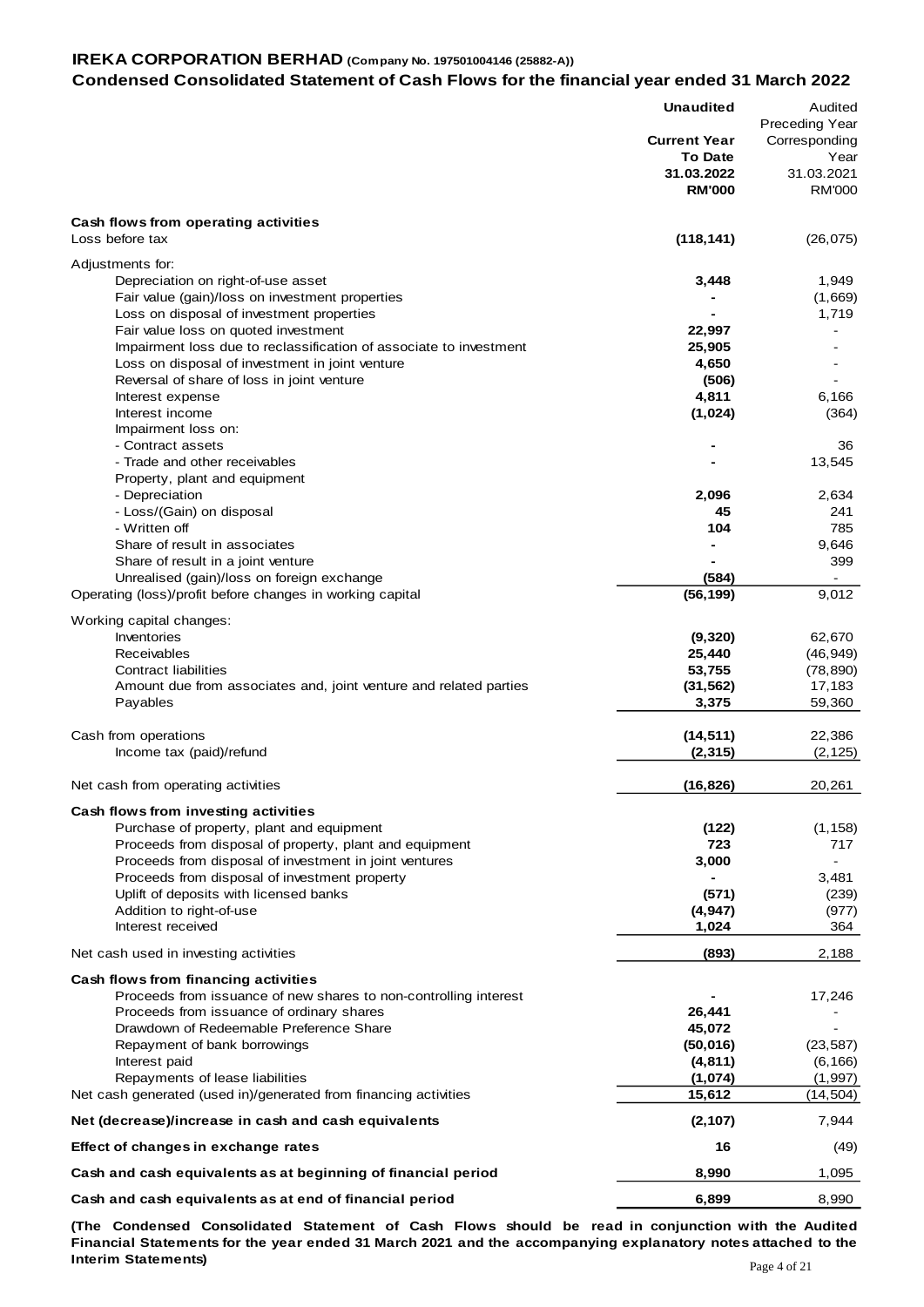## **IREKA CORPORATION BERHAD (Company No. 197501004146 (25882-A)) NOTES TO THE QUARTERLY RESULTS**

## **A1 Basis of Preparation**

The unaudited interim financial report has been prepared in accordance with M*FRS 134: Interim Financial Reporting* and *Chapter 9 Appendix 9B of the Listing Requirements of the Bursa Malaysia Securities Berhad*.

The unaudited interim financial report should be read in conjunction with the audited financial statements for the year ended 31 March 2021. The explanatory notes attached to the unaudited interim financial report provide explanation of events and transactions that are significant to an understanding of the changes in the financial position and performance of the Group since the financial year ended 31 March 2021.

The adoption of the below accounting standards and/or interpretations (including the consequential amendments, if any) did not have any material impact on the Group's Financial Statements

MFRS and/or IC Interpretations (Including the Consequential Amendments)

| Description                    |                                           |
|--------------------------------|-------------------------------------------|
| Amendments to MFRS 3           | Definition of a Business                  |
| Amendments to MFRS 4           | Extension of the Temporary Exemption from |
|                                | <b>Appling MFRS 9</b>                     |
| Amendments to MFRS 9, MFRS 139 | <b>Interest Rate Benchmark Reform</b>     |
| and MFRS 7                     |                                           |
| Amendment to MFRS 16           | <b>Covid-19 Related Rent Concessions</b>  |
| Amendment to MFRS 101 and MFRS | Definition of Material Amendments to      |
| 108                            | References to the Conceptual Framework in |
|                                | <b>MFRS</b> Standards                     |

The Group has not applied in advance the following accounting standards and/or interpretations (including the consequential amendments, if any) that have been issued by the Malaysian Accounting Standards Board (MASB) but are not yet effective for the current financial period:-

| Description                                                       |                             | Effective for annual<br>period beginning on<br>or after |
|-------------------------------------------------------------------|-----------------------------|---------------------------------------------------------|
| Amendments to MFRS 17                                             | <b>Insurance Contracts</b>  | 1 January 2023                                          |
| Amendments to MFRS 3                                              | Reference to the Conceptual | 1 January 2022                                          |
|                                                                   | Framework                   |                                                         |
| Amendments to MFRS 9, MFRS Interest Rate Benchmark 1 January 2021 |                             |                                                         |
| 139, MFRS 7, MFRS 4 and Reform – Phase 2                          |                             |                                                         |
| MFRS 16                                                           |                             |                                                         |
| Amendments to MFRS 10 and Sale or Contribution of                 |                             |                                                         |
| <b>MFRS</b> 128<br>Assets between an investor                     |                             |                                                         |
| and its associate or joint                                        |                             |                                                         |
|                                                                   | venture Deferred            |                                                         |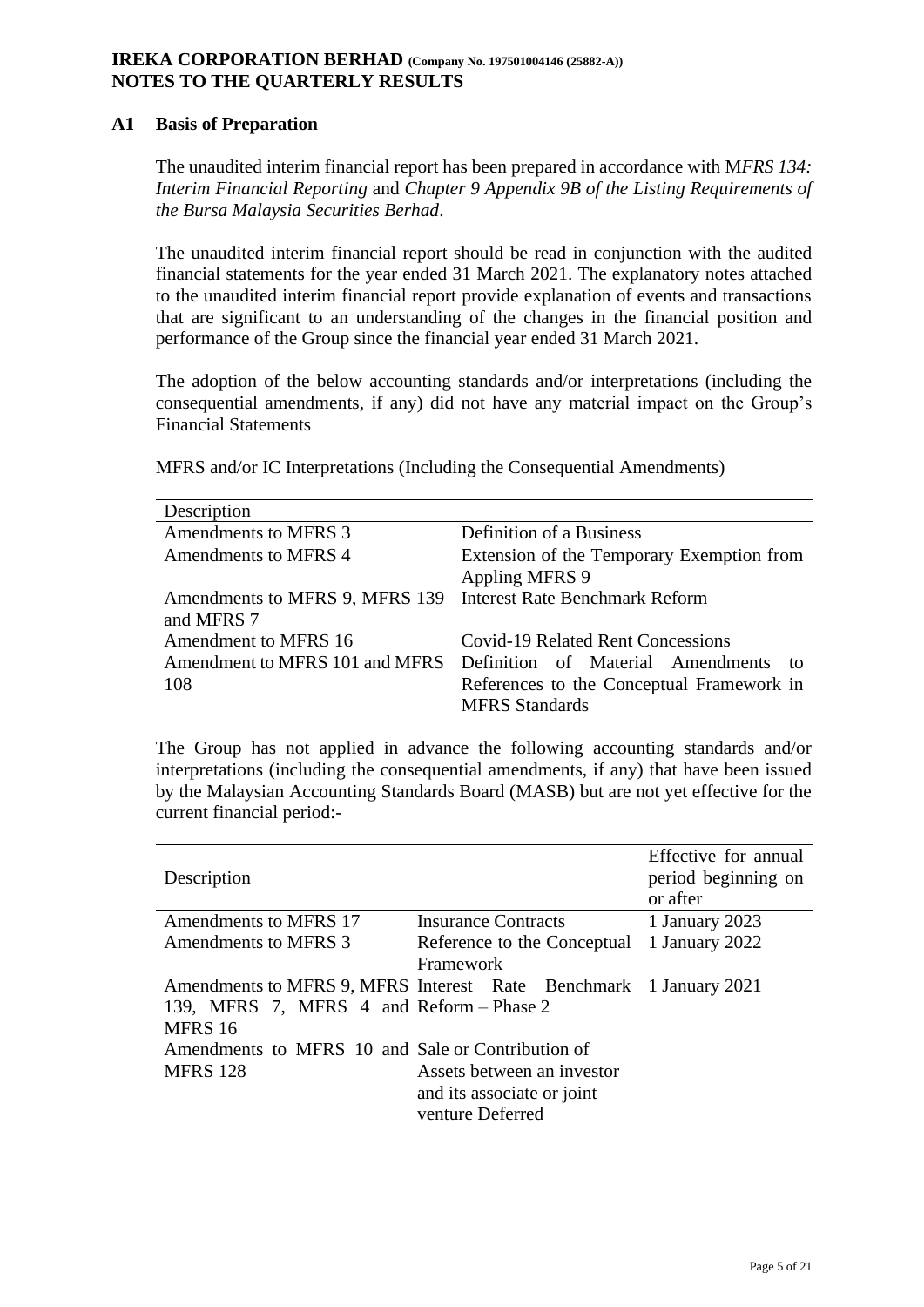| Description                  |                                                                                           | Effective for annual<br>period beginning on<br>or after |
|------------------------------|-------------------------------------------------------------------------------------------|---------------------------------------------------------|
| Amendments to MFRS 101       | Classification of Liabilities<br>as Current or Non-current                                | 1 January 2023                                          |
| Amendments to MFRS 101       | Disclosure of Accounting<br>Policies                                                      | 1 January 2023                                          |
| Amendments to MFRS 108       | Definition of Accounting 1 January 2023<br><b>Estimates</b>                               |                                                         |
| Amendments to MFRS 112       | Deferred Tax related to<br>Assets and Liabilities<br>arising from a Single<br>Transaction | 1 January 2023                                          |
| Amendment to MFRS 116        | Property, Plant and<br>Equipment-Proceeds before<br>Intended Use                          | 1 January 2022                                          |
| <b>Amendment to MFRS 137</b> | <b>Onerous Contracts-Cost of</b><br><b>Fulfilling a Contract</b>                          | 1 January 2022                                          |

#### **A1 Basis of Preparation (continued)**

The adoption of the above MFRSs is not expected to have a material impact in the financial statements of the Group.

#### **A2 Changes in Accounting Policies**

The significant accounting policies adopted are consistent with those of the audited financial statements for the financial year ended 31 March 2021.

#### **A3 Audit Report**

External auditors, Messrs Crowe Malaysia PLT have issued a qualified opinion in respect of Ireka's audited financial statements for the financial year ended 31 March 2021. The basis of the qualified opinion are:-

- (1) The auditors were unable to obtain sufficient appropriate audit evidence on the carrying amount of the Group's investment in ASPL because we were not able to obtain access to the financial information, management and the auditors of ASPL Group within the audit time period; and
- (2) As a result of the movement restrictions imposed throughout Malaysia due to the COVID-19 pandemic, the management was unable to provide the documentary evidence required for certain trade and other receivables, trade and other payables of a subsidiary as they were not able to operate during that period. As such, the auditors were unable to obtain sufficient appropriate audit evidence in those balances relating to the financial statements of a subsidiary.

Consequently, the auditors were unable to determine whether any adjustments might have to been found necessary to the above balances.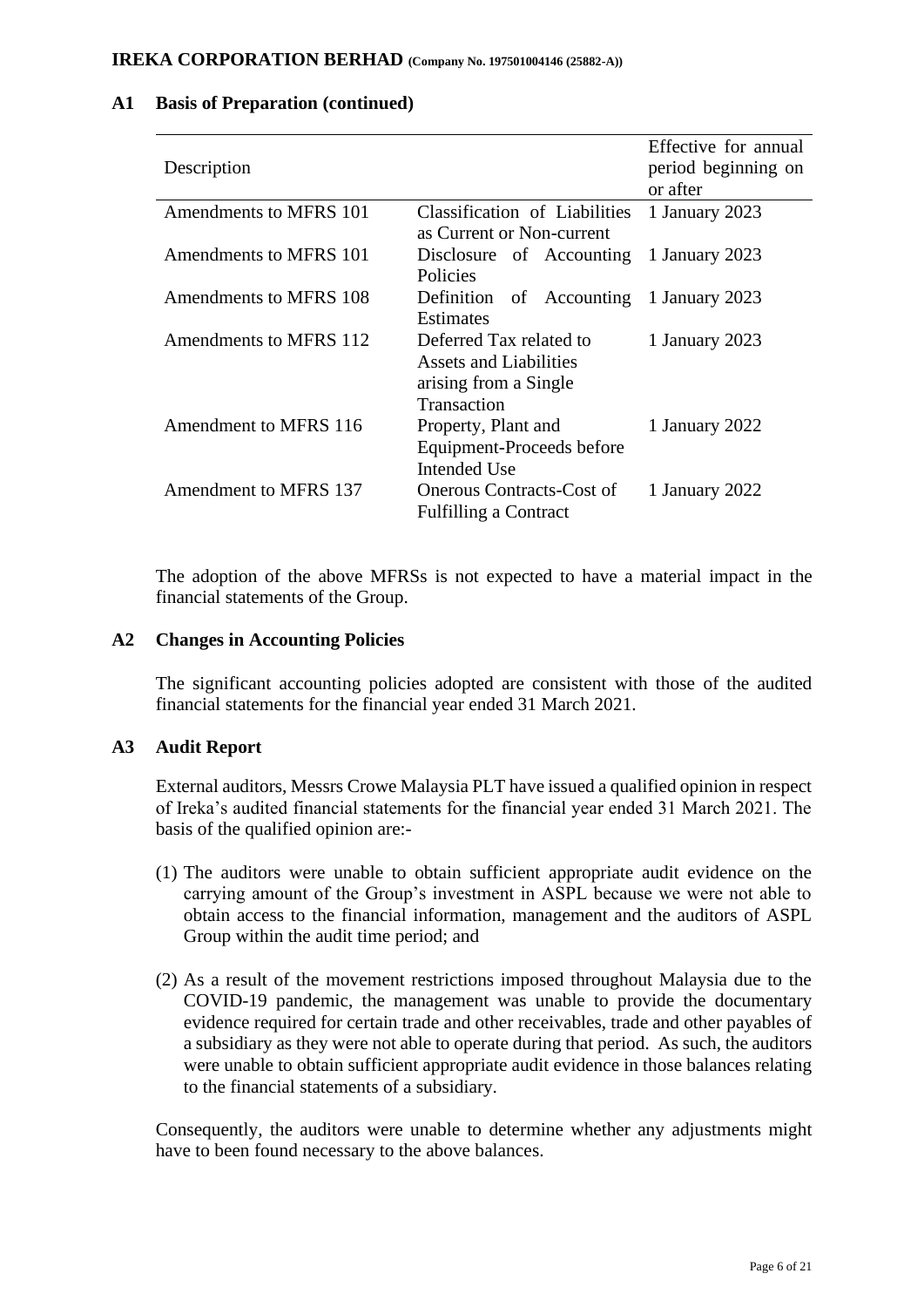## **A4 Seasonality or Cyclicality of Operations**

The Group's business operations are not materially affected by seasonal or cyclical factors for the current quarter under review.

#### **A5 Unusual Significant Items**

Except for the financial impact of the reclassification of the investment in ASPL from an associated company to an investment, there were no items affecting the assets, liabilities, equity, net income or cash flow of the Group during the financial period-to-date that are unusual because of their nature, size or incidence.

#### **A6 Material Changes in Estimates**

There were no significant changes in estimates that have had a material effect in the financial period-to-date results.

## **A7 Changes in Debt and Equity Securities**

There were no issuances, repurchases and repayments of debt and equity securities during the current quarter and financial period ended 31 March 2022.

#### **A8 Dividend Paid**

No dividend was paid or declared during the financial period ended 31 March 2022.

#### **A9 Change of Financial Year End**

The Board of Directors of Ireka Corporation Berhad has approved the change of Company's financial year end from 31 March to 30 June.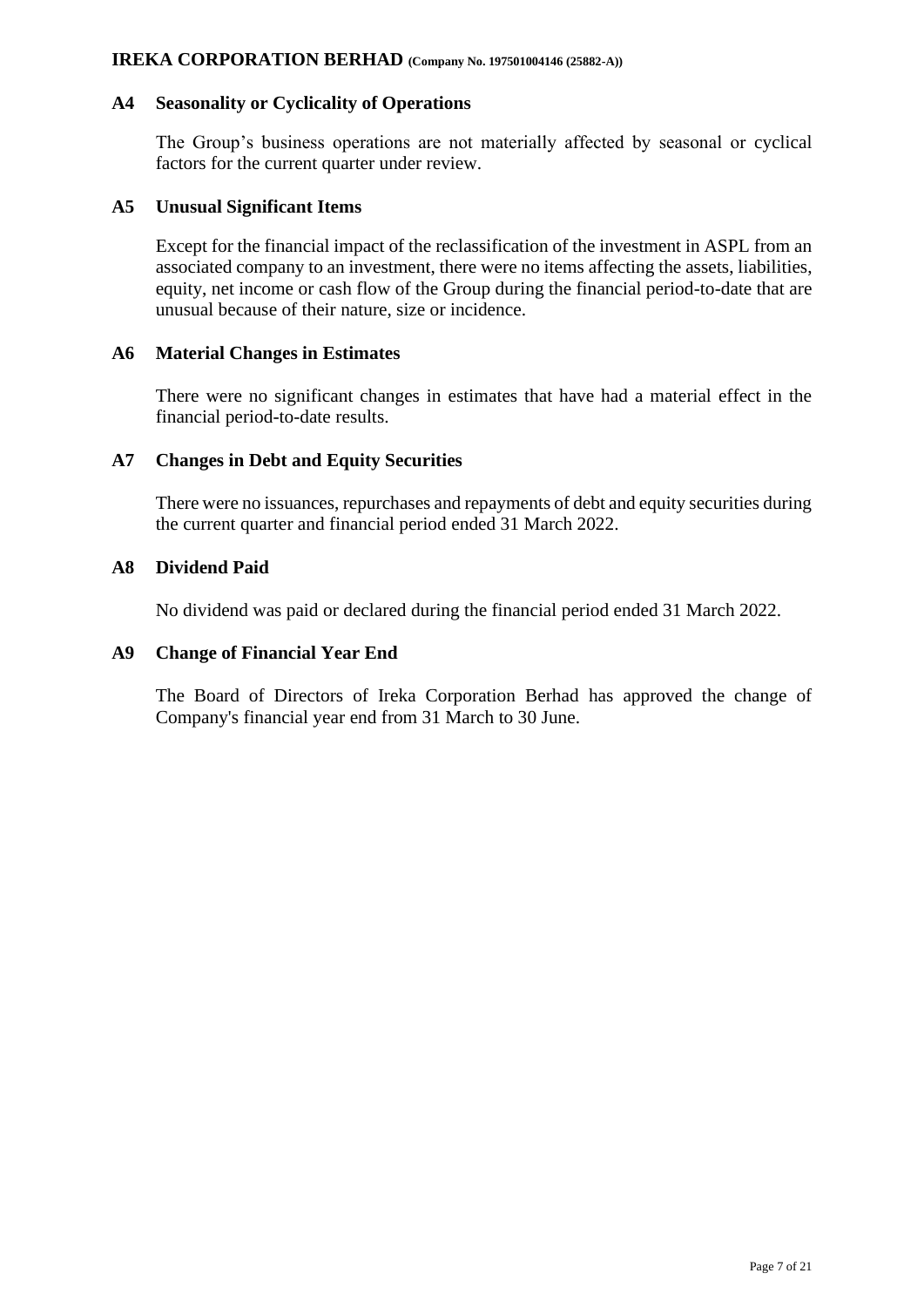# **A9 Segmental Information**

|                                    | Group revenue and results including<br><b>Share of Associates and Joint Venture</b> |                             |                             |                             |
|------------------------------------|-------------------------------------------------------------------------------------|-----------------------------|-----------------------------|-----------------------------|
|                                    |                                                                                     | <b>Individual Quarter</b>   | <b>Cumulative Period</b>    |                             |
|                                    |                                                                                     | <b>3 Months Ended</b>       | <b>12 Months Ended</b>      |                             |
|                                    | 31.03.2022<br><b>RM'000</b>                                                         | 31.03.2021<br><b>RM'000</b> | 31.03.2022<br><b>RM'000</b> | 31.03.2021<br><b>RM'000</b> |
| <b>Segment Revenue</b>             |                                                                                     |                             |                             |                             |
| Revenue                            |                                                                                     |                             |                             |                             |
| Construction                       | 7,264                                                                               | 18,201                      | 44,091                      | 97,588                      |
| Property development               | 29,645                                                                              | 54,587                      | 66,829                      | 104,455                     |
| Property investment                | 126                                                                                 | 126                         | 503                         | 504                         |
| Trading and services               | 2,071                                                                               | 4,675                       | 10,357                      | 10,408                      |
| Investment holding and other       |                                                                                     | 283                         | 2,537                       | 9,589                       |
| Total                              | 39,106                                                                              | 77,872                      | 124,317                     | 222,544                     |
| Elimination of inter-segment sales | (5,163)                                                                             | (7,663)                     | (22, 920)                   | (50, 794)                   |
| Total                              | 33,943                                                                              | 70,209                      | 101,397                     | 171,750                     |

|                                    | <b>Individual Quarter</b><br><b>3 Months Ended</b> |                             | <b>Cumulative Period</b><br><b>12 Months Ended</b> |                             |
|------------------------------------|----------------------------------------------------|-----------------------------|----------------------------------------------------|-----------------------------|
|                                    | 31.03.2022<br><b>RM'000</b>                        | 31.03.2021<br><b>RM'000</b> | 31.03.2022<br><b>RM'000</b>                        | 31.03.2021<br><b>RM'000</b> |
| <b>Segment Results</b>             |                                                    |                             |                                                    |                             |
| Profit/(Loss) before tax           |                                                    |                             |                                                    |                             |
| Construction                       | (33, 783)                                          | (5,745)                     | (48, 581)                                          | (11, 393)                   |
| Property development               | 3,574                                              | 6,397                       | 5,160                                              | 14,123                      |
| Property investment                | (178)                                              | 860                         | (290)                                              | 687                         |
| Trading and services               | (1,981)                                            | 2,583                       | (5, 923)                                           | (6,369)                     |
| Investment holding and other       | (9,669)                                            | (8,337)                     | (138,691)                                          | (13,691)                    |
| Total                              | (42, 037)                                          | (4,242)                     | (188, 325)                                         | (16, 643)                   |
| Elimination of inter-segment items | (86)                                               | (927)                       | 70,184                                             | (4, 476)                    |
| Total                              | (42, 123)                                          | (5,169)                     | (118, 141)                                         | (21, 119)                   |

# **A10 Carrying Amount of Revalued Property, Plant and Equipment**

The Group does not state any assets based on valuation of its property, plant and equipment.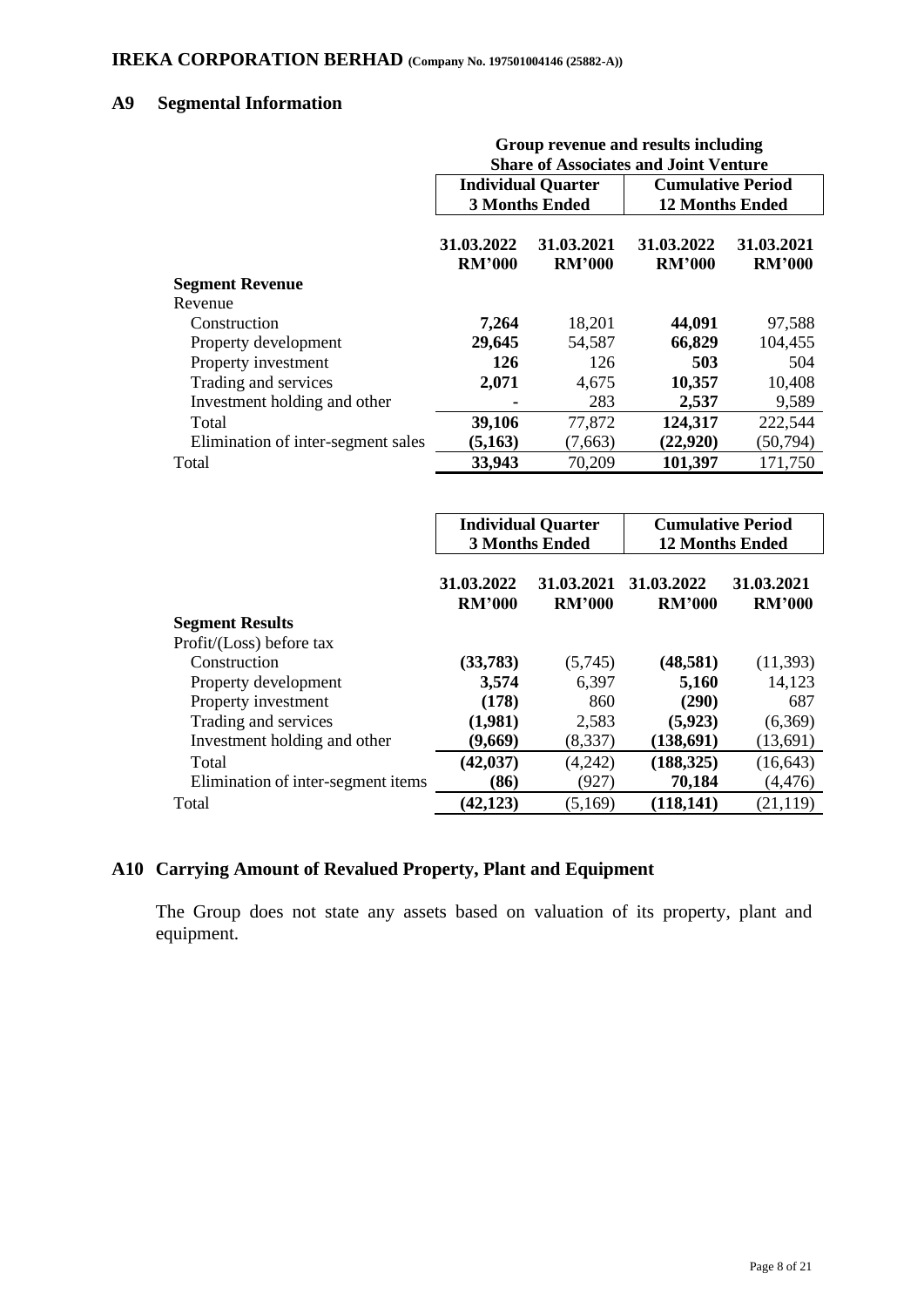#### **A11 Significant Event during the Financial Year and Subsequent Events**

(a) On 5 July 2021, the Board of Ireka had received a letter for the non-binding offer from Ideal Land Holdings Sdn Bhd ("ILHSB"), the substantial shareholder of the Company, to purchase all Ireka's equity interest in the subsidiaries and associate companies involved in the property development, property management, urban transportation and information technology business for an indicative offer price of RM40.0 million ("the Offer").

The Offer is subject to ILHSB or its nominee entering into a binding definitive conditional sale and purchase agreement ("SPA") with Ireka for the Subject Shares within 30 days from the date of the Letter of Offer i.e. 4 August 2021 or such other extended period as may be mutually agreed between Ireka and ILHSB.

Since 4 August 2021, the Board of Ireka has made several announcements to extend the period for the parties to enter into SPA. Recently, on 31 March 2022 the Board of Ireka announced that the Company and ILHSB have mutually agreed to further extend the Offer Period until 31 August 2022. The Board (save for the Interested Directors) will deliberate on the Offer and decide on the next course of action.

- (b) On 15 July 2021, Ireka Engineering and Construction Sdn Bhd ("IECSB"), a wholly owned subsidiary of Ireka Corporation Berhad had accepted a conditional letter of award dated 14 July 2021 from Wanland Metro Sdn Bhd ("WMSB") for the construction of 2 blocks of 16-storey apartment totalling 316 units, 342 units of single-storey terrace houses, 252 units of double-storey terrace houses, 17 units of double-storey shophouses, 1 unit of food court, 1 unit of kindergarten, 1 unit of surau, 1 unit of multipurpose hall and all infrastructure and ancillary works at Dendong, Mukim Tembila, Daerah and all infrastructure and ancillary works at Dendong, Mukim Tembila, Daerah Besut, Terengganu Darul Iman for a provisional contract sum of RM124.39 million. Presently, the said contract has a balance contract value of approximately RM122.36 million and is expected to be completed by September 2025.
- (c) On 22 July 2021, the Board of Ireka announced that the Company proposed to undertake a Private Placement 1 ("Placement 1") of up to 10% of the total number of issued shares of the Company to third party investor(s) to be identified later and at an issue price to be determined later. The Placement 1 was completed on 30 August 2021, raising total gross proceeds of approximately RM11.31 million.

Subsequently, on 6 October 2021, the Board of Ireka announced that the Company proposed to undertake a Private Placement 2 ("Placement 2") of up to 22,404,900 Placement Shares, representing approximately 11% of the Company's total number of 205,378,850 issued shares of the Company to third party investor(s) to be identified later and at an issue price to be determined later. The Placement 2 was completed on 7 December 2021, raising total gross proceeds of approximately RM15.56 million.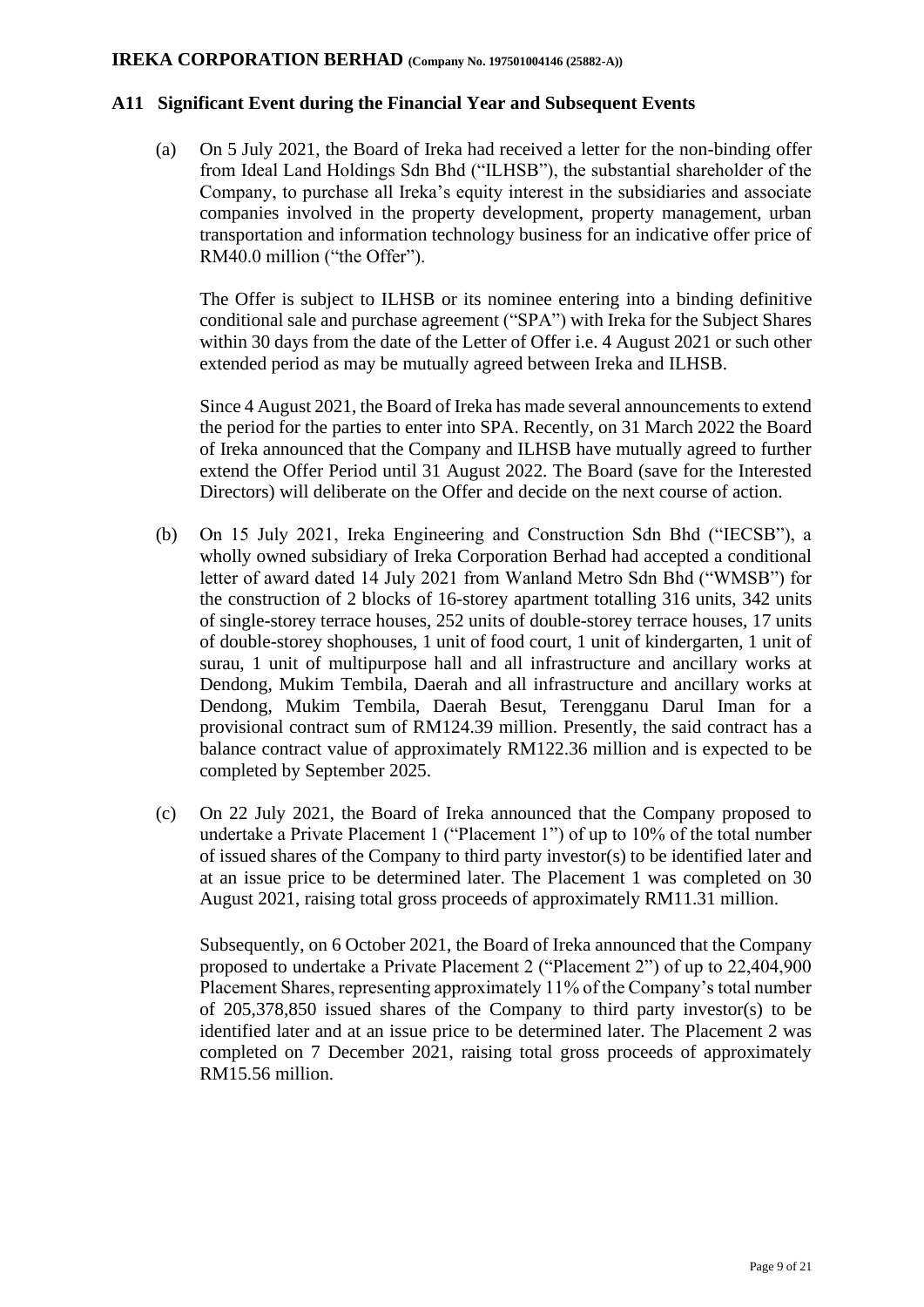#### **A11 Significant Event during the Financial Year and Subsequent Events (continued)**

- (d) On 30 August 2021, IECSB had entered into a joint venture agreement with WMSB. Under this joint venture, IECSB will act as a co-developer as well as an exclusive main contractor for WMSB's current and future development and construction projects. Since the joint venture with WMSB, the Company has secured additional contracts from WMSB as detailed in items (e) and (f) below. Currently, IECSB is in the midst of negotiating with WMSB for the role as a main contractor for a construction project.
- (e) On 7 October 2021, IECSB has been awarded a contract by FEC Telco Sdn Bhd ("FECSB"), a wholly-owned subsidiary of WMSB, for the Fibre-To-The-Home Connectivity project in Langkawi, Kedah to be undertaken in 2 sections, namely:-
	- (i) the civil works component including the supply and installation of fibre-optic cables and all related equipment, pole installations and commissioning works; and
	- (ii) the network, information technology ("IT"), and services components including the design and operations of the contract network, business support system inclusive of all IT, operational support system and over-the-top services to the targeted end-users,

for a provisional contract sum of RM196.00 million. The civil works are expected to commence in March 2022 and to be completed by February 2024.

- (f) On 8 November 2021, IECSB has been awarded a contract by WMSB for the construction of 68 units of 1-storey terrace houses (type "A"), 280 units of 1-storey terrace houses (type "B"), 8 units of shophouses, a community hall, surau and kindergarten and the infrastructure and associated works at Bukit China, Mukim Pasir Akar, Daerah Besut, Terengganu Darul Iman for a provisional contract sum of RM45.77 million. Presently, the said contract has a balance contract value of approximately RM43.37 million and is expected to be completed by June 2023.
- (g) On 29 November 2021, IECSB had entered into a joint venture agreement with NEG Engineering Group Sdn Bhd ("NEG"). Under this joint venture, IECSB will act as exclusive joint-lead contractor for all NEG's future projects. NEG is in the midst of securing various contracts in relation to the construction of a specialist hospital with the Government.
- (h) On 29 November 2021, on behalf of the Board of Ireka, Mercury Securities Sdn Bhd ("Mercury Securities") announced that the Company has entered into a conditional subscription agreement with Fairfax Ventures Ltd ("Fairfax" or "Subscriber") for the Proposed RCPS Issuance ("Subscription Agreement"). In conjunction with the Proposed RCPS Issuance, the Company proposes to amend the Constitution of Ireka to facilitate the issuance of the RCPS.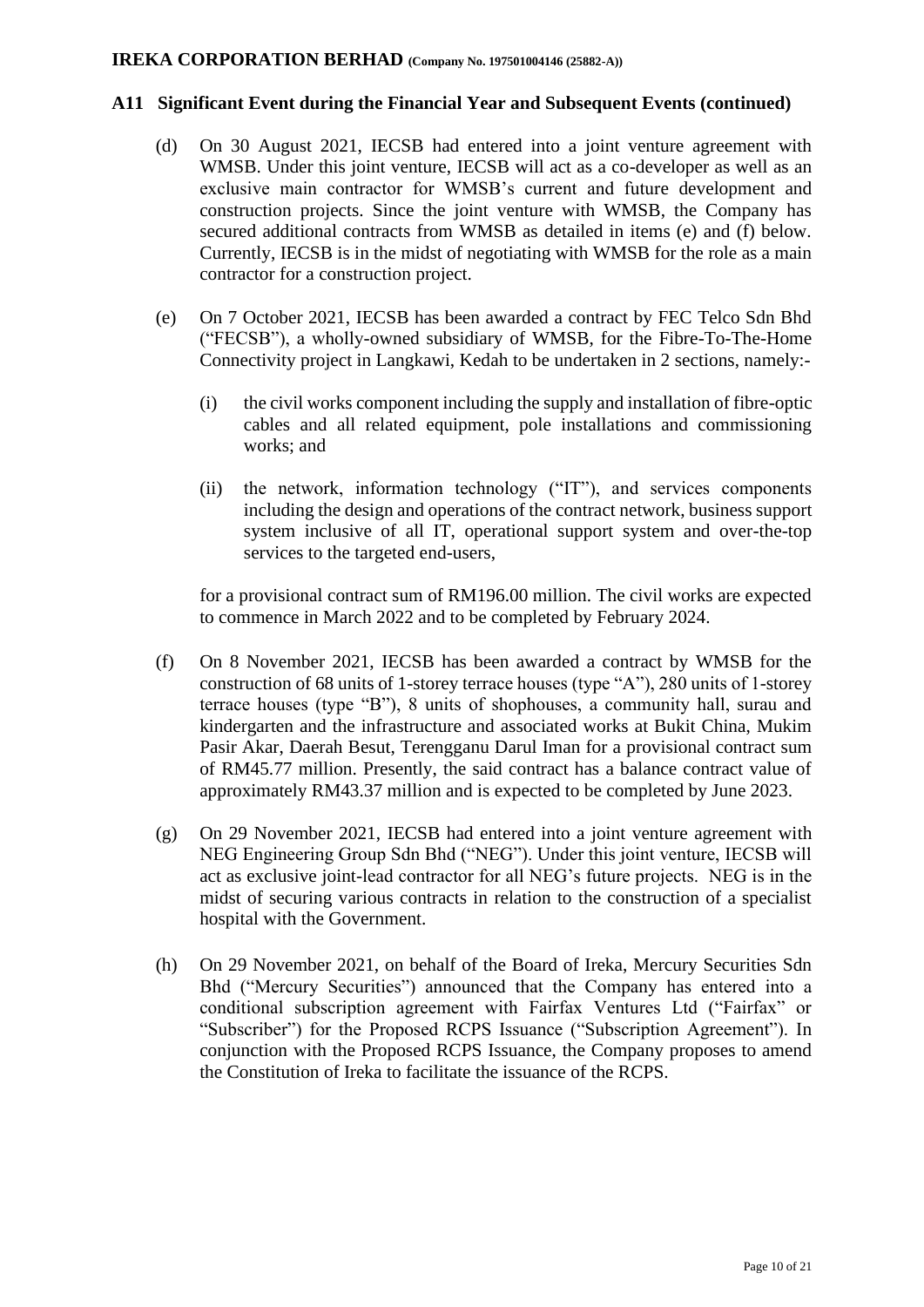#### **A11 Significant Event during the Financial Year and Subsequent Events (continued)**

(i) On 30 November 2021, the Company had entered into a share sale agreement with Eccaz Sdn Bhd ("ESB"), a related party, for the disposal of approximately 19.6% equity interest of the Company in Mobilus Sdn Bhd ("Mobilus"), a joint venture between the Company and Greenway Urban Traffic (Europe) Co. Ltd. (formerly known as CRRC Urban Traffic (Europe) Co. Ltd.) ("GUTE"), to ESB for a total cash consideration of approximately RM1.16 million, reducing the equity interest of the Company in Mobilus from 51.0% to 31.4% ("ESB Disposal").

Subsequently, on 6 December 2021, the Company had entered into a share purchase agreement with GUTE for the disposal of the remaining equity interest of the Company in Mobilus of approximately 31.4% to GUTE for a total cash consideration of approximately RM1.85 million ("GUTE Disposal").

The ESB Disposal and the GUTE Disposal will enable the Group to realise cash inflow which will strengthen the working capital position of the Group as it is expected that Mobilus will incur further losses in the short to medium term with no certainty that it would be profitable in the future. The ESB Disposal and the GUTE Disposal were completed on 2 December 2021 and 8 December 2021 respectively.

- (j) On 6 December 2021, Ireka Development (Terengganu) Sdn Bhd ("IDTSB") had accepted a conditional letter of award from Terengganu State Government for the following:-
	- (i) proposed mixed development of a total of 1,712 units of houses, 34 units of shop lots and 2 units of shop offices as well as related works on 200 acres of Terengganu State Government's land in Bandar Baru Kertih Jaya, Mukim Kertih, Kemaman District, Terengganu; and
	- (ii) proposed hybrid development of 100 units of affordable houses and 6 units of shop lots as well as related works on 11.55 acres of Terengganu State Government's land in Kampung Semayor, Mukim Kemasik, Kemaman District, Terengganu,

for a provisional contract sum of RM468.0 million. IDTSB and Terengganu State Government are in the midst of preparing the joint venture agreement which is expected to be executed in February 2022. The said project is expected to commence in March 2022 and complete by February 2028.

(k) On 13 December 2021, IDTSB had accepted a conditional letter of award from Koperasi Permodalan Sahabat Terengganu Berhad for the proposed mixed housing development on 9.751 hectares of land in Kampung Baru Kuala Abang, Mukim Kuala Abang, Dungun District, Terengganu for a provisional contract sum of approximately RM58.29 million. IDTSB and Koperasi Permodalan Sahabat Terrenganu Berhad are in the midst of preparing the agreement in respect of the development which is expected to be executed in February 2022. The said project is expected to be completed by December 2024.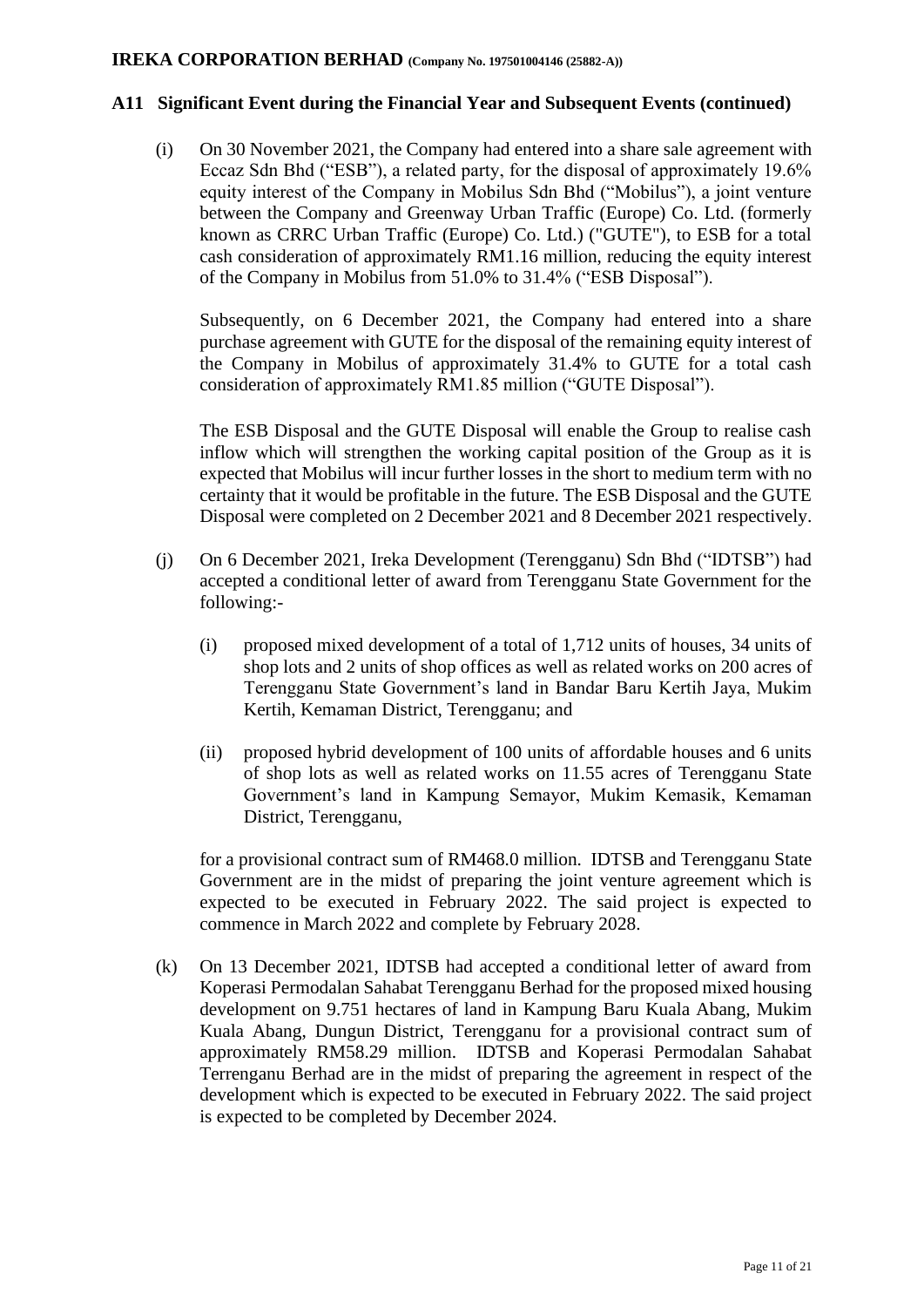#### **A11 Significant Event during the Financial Year and Subsequent Events (continued)**

(l) As the Company is undertaking various initiatives to address the PN17 issues, hence, on 8 February 2022, the company has requested for Extension of Time ("EOT") of the relief measures from complying with the obligations under Paragraph 8.04 of Practice Note 17 ("PN17") of the Main Market Listing Requirements ("PN17 Suspended Criteria"). On 1 March 2022, Bursa Securities has rejected Company's application for EOT. Therefore, the Company has triggered the prescribed criteria under Paragraph 2.1(e) of the PN17 and that the Company is a PN17 Issuer effective from 28 February 2022.

Further, the Group will continue to pursue contracts for its existing business and/or any new businesses as and when the opportunity arises to improve its financial condition.

#### **A12 Changes in the Composition of the Group**

There were no changes in the composition of the Group during the current quarter under review except for the following: -

(a) an incorporation of a wholly owned subsidiary, namely Shoraka Power Sdn Bhd ("SPSB") on 19 January 2022. The principal activity of SPSB is to be involved in operation of generation facilities that produce electric energy.

#### **A13 Contingent Assets and Liabilities**

(a) Contingent Assets

There were no contingent assets as at the end of the current quarter or at the end of the previous financial year.

(b) Contingent Liabilities

|                                           | <b>Financial</b>     | <b>Financial</b>  |
|-------------------------------------------|----------------------|-------------------|
|                                           | <b>Quarter Ended</b> | <b>Year Ended</b> |
|                                           | 31.03.2022           | 31.03.2021        |
|                                           | RM                   | RM                |
| Corporate guarantees given by ICB for all |                      |                   |
| credit facilities taken by subsidiaries   | 71,433,758           | 112,194,448       |

## **A14 Capital Commitments**

There were no capital commitments as at the end of the current quarter.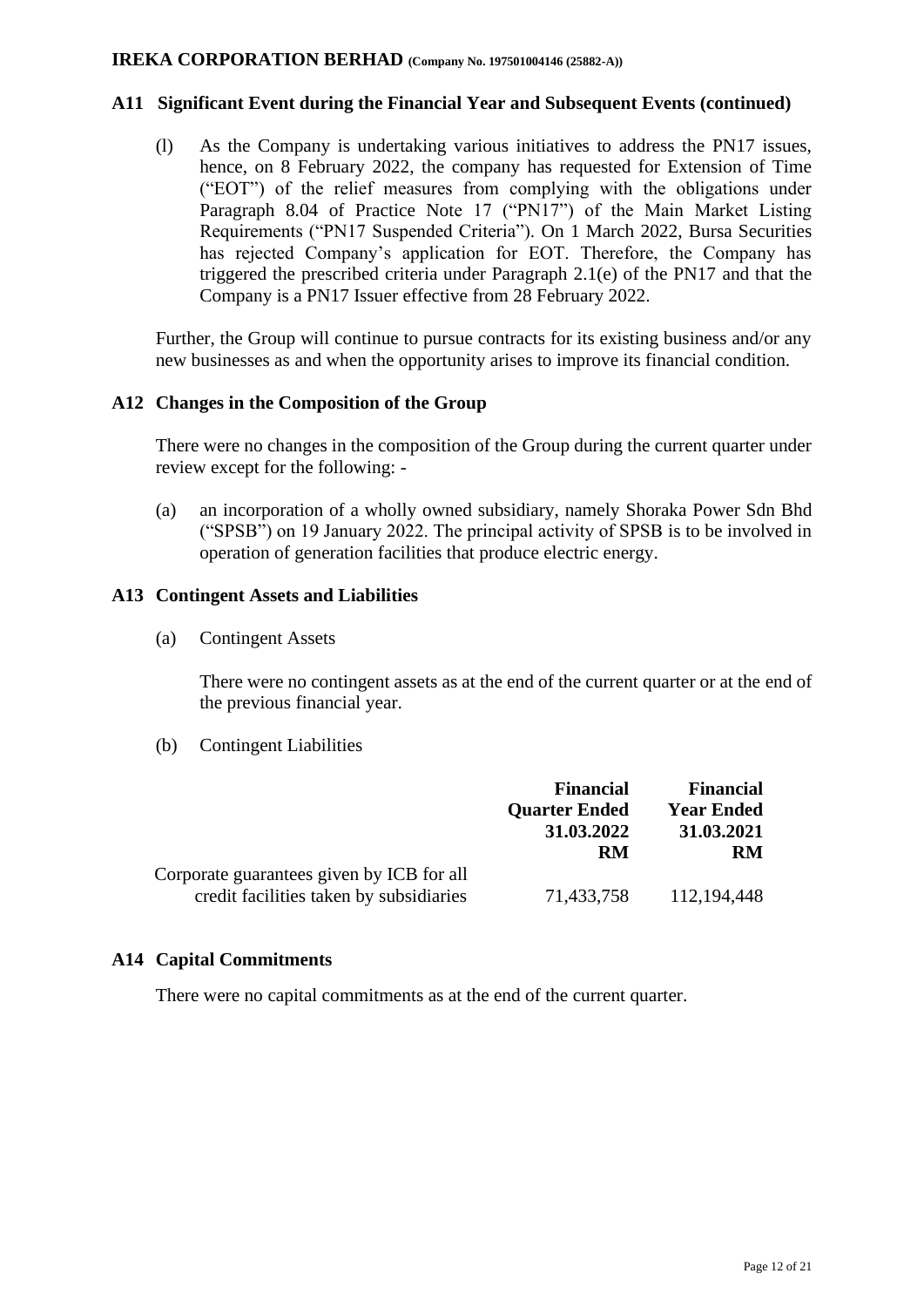### **IREKA CORPORATION BERHAD (Company No. 197501004146 (25882-A)) BURSA SECURITIES LISTING REQUIREMENTS (PART A OF APPENDIX 9B)**

#### **B1 Review of Performance**

(a) Performance of Current Period against the Preceding Year Corresponding Period

The Coronavirus Disease 2019 ("COVID-19") pandemic and the subsequent Movement Control Orders ("MCO") imposed by the Government of Malaysia from March 2020 has continue to disrupt the business activities and operations of the Group. During the quarter under review, both the COVID-19 pandemic and restrictions of the MCO in previous quarters have continued to have some effect on the performance and results of the Group.

For the financial period ended 31 March 2022, the Group recorded revenue of RM101.397 million (after elimination of inter-segment sales of RM22.920 million) as compared to RM171.750 million (after elimination of inter-segment sales of RM50.794 million) for the preceding year corresponding period, representing a drop of approximately 41%.

Following the re-imposition of Full Movement Control Order by the Government and a drastic increase in COVID-19 cases across Malaysia, especially in Klang Valley, the revenue achieved by both the construction and property development segments are lower at RM44.091 million and RM66.829 million for the current period year to date, compared to RM97.588 million and RM104.455 million, respectively, in the preceding year corresponding period, representing a total reduction of approximately 45%. The property development business was similarly affected by restrictions of movements across districts and states borders, and closure of sales galleries from 1 June 2021. Inter segment sale for the current period has also dropped by 55% to RM22.920 million, from RM50.794 million in preceding year corresponding period.

The trading and services segment comprised mainly IT solutions, property development management and services divisions. Revenue for the current period decreased to RM10.357 million, from RM10.408 million in the preceding year corresponding period.

For the financial period ended 31 March 2022, the Group recorded pre-tax loss RM118.141 million (after elimination of inter-segment items of RM70.184 million), compared to RM21.119 million in the preceding year corresponding period (after elimination of inter-segment items of RM4.476 million).

The loss consists of the following:-

- (i) a one-off impairment loss arising from reclassification of investment in Aseana Properties Limited ("ASPL") from an associated company to a simple investment of RM25.905 million;
- (ii) marked-to-market fair value loss on investment in ASPL of RM22.997 million;
- (iii) Loss on disposal of an investment in joint venture, Mobilus, of RM4.65 million;
- (iv) retirement benefits of certain ex-directors of about RM3.53 million; and
- (v) various losses incurred by certain business segment due to COVID-19 pandemic resulting in the halting/disruption of business and operations, amounting to RM 33.978 million.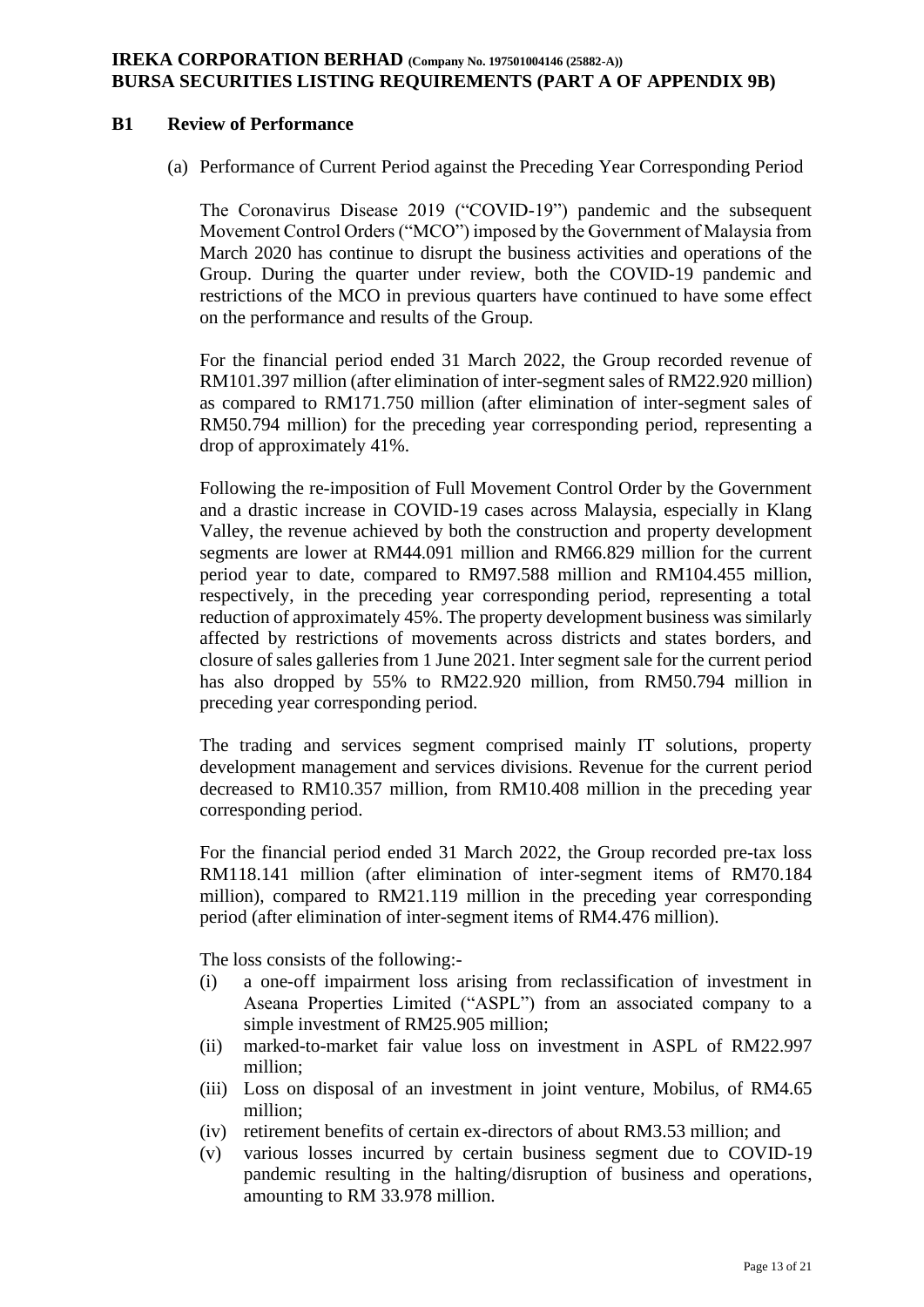#### **B1 Review of Performance (continued)**

(a) Performance of Current Period against the Preceding Year Corresponding Period (continued)

As previously reported, in June 2021, the Board has decided to re-classify the investment in ASPL from an associated company to an investment as the Company no longer has significant influence on ASPL.

The construction segment recorded a loss of RM48.581 million (31 March 2021: Loss of RM11.393 million) before elimination of inter-segment items of RM0.123 million (31 March 2021: RM3.333 million). Loss elimination arising from internal works is lower at RM0.123 million, compared to RM3.333 million in preceding year corresponding period.

The property development segment recorded a profit of RM5.160 million (31 March 2021: Profit of RM14.123 million), before elimination of inter-segment items of RM0.116 million (31 March 2021: RM3.160 million).

The trading and services segment recorded a loss of RM5.923 million (31 March 2021: Loss of RM6.369 million), before elimination of inter-segment items of RM2.596 million (31 March 2021: RM4.318 million).

(b) Performance of Current Quarter against the Preceding Year Corresponding Quarter

The Group achieved revenue of RM33.943 million in the current quarter as compared to RM70.209 million in the preceding year corresponding quarter, representing a decrease of approximately 52%, because of various projects have been completed as at 31 March 2021. Hence, most of the revenue has been recognized on preceding year corresponding quarter, which resulted in drop of revenue as at 31 March 2022.

For the current quarter ended 31 March 2022, the Group recorded a pre-tax loss of RM42.123 million as compared to pre-tax loss of RM5.169 million in the preceding year corresponding quarter, mainly due to the marked-to-market fair value loss on investment in ASPL of RM5.724 million and further business losses of RM30.093 million.

# **B2 Material Change in the Quarterly Results compared to the Results of Immediate Preceding Quarter**

The Group recorded lower revenue of RM33.943 million in the fourth quarter of financial year ending 30 June 2022, compared to RM38.306 million in the immediate preceding quarter, due to significant drop in revenue by both the construction and trading and services segments caused by completion of various projects.

The Group recorded a higher pre-tax loss of RM42.123 million during the current quarter compared to a pre-tax loss of RM23.701 million in the immediate preceding quarter. This quarter's higher pre-tax loss was caused by higher cost of sales and expenses recognition of RM29.712 million and less write down on investment in ASPL of RM7.919 million and one-off loss on disposal of an investment in joint ventures, Mobilus, of RM4.650 million.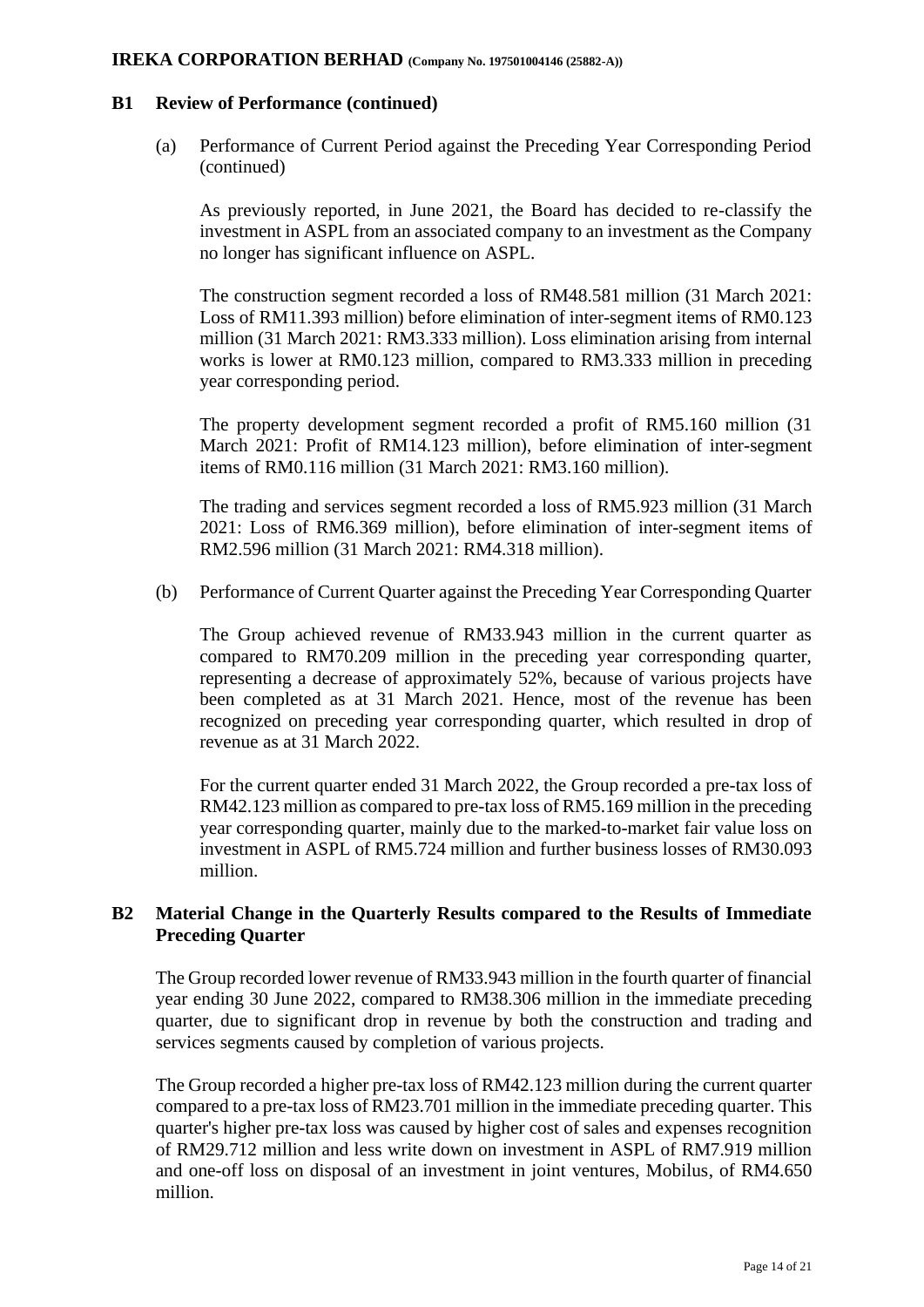#### **B3 Prospects for the Current Financial Year**

As the Group entered the year 2022, the COVID-19 Pandemic continued to weigh on the global and Malaysian economy.

The construction industry continued to be disrupted throughout 2020 and 2021 due to the various iterations of the MCO and rising COVID-19 infection levels related to the workforce in the industry. On a positive note, the Government has acknowledged the need to pump prime and to support the construction industry as the industry has one of the highest multiplying effects to the overall economy due to the large number of related industries, high rate of employment and the impact on the banking industry. This is evidenced by the Government's decision to roll out various mega infrastructure and construction projects in year 2022, as announced by the Finance Minister during the tabling of Malaysian Budget 2022 on 29 October 2021.

At current date, the Group's construction order book stood at about RM1,030 million, of which about RM981 million remained outstanding.

On 15 July 2021, Ireka Engineering and Construction Sdn Bhd ("IECSB"), a wholly owned subsidiary of Ireka Corporation Berhad had accepted a conditional letter of award dated 14 July 2021 from Wanland Metro Sdn Bhd ("WMSB") for the construction of various properties consist of mainly apartment, single-storey terrace houses, doublestorey terrace houses, double-storey shophouses, other amenities and all infrastructure and ancillary works at Dendong, Mukim Tembila, Daerah Besut, Terengganu Darul Iman.

On 30 August 2021, IECSB had entered into a joint venture agreement with WMSB. Under this joint venture, IECSB will act as a co-developer as well as an exclusive main contractor for WMSB's current and future development and construction projects. Since the joint venture with WMSB, the Company has secured 2 additional contracts from WMSB as detailed in in A11(d). Currently, IECSB is in the midst of negotiating with WMSB for the role as a main contractor for a construction project

On 29 November 2021, IECSB had entered into a joint venture agreement with NEG Engineering Group Sdn Bhd ("NEG"). Under this joint venture, IECSB will act as exclusive joint-lead contractor for all NEG's future projects. NEG is in the midst of securing various contracts in relation to the construction of a specialist hospital with the Government.

On 6 December 2021, Ireka Development (Terengganu) Sdn Bhd ("IDTSB") had accepted a conditional letter of award from Terengganu State Government for the proposed mixed development and hybrid development in Terengganu State for a provisional contract sum of approximately RM468.0 million, as detailed in A11(j).

On 13 December 2021, IDTSB had accepted a conditional letter of award from Koperasi Permodalan Sahabat Terengganu Berhad for the proposed mixed housing development on 9.751 hectares of land in Kampung Baru Kuala Abang, Mukim Kuala Abang, Dungun District, Terengganu for a provisional contract sum of approximately RM58.29 million.

These joint ventures and new proposed contracts are expected to improve the Ireka Group's financial performance through increasing IECSB's project pipeline.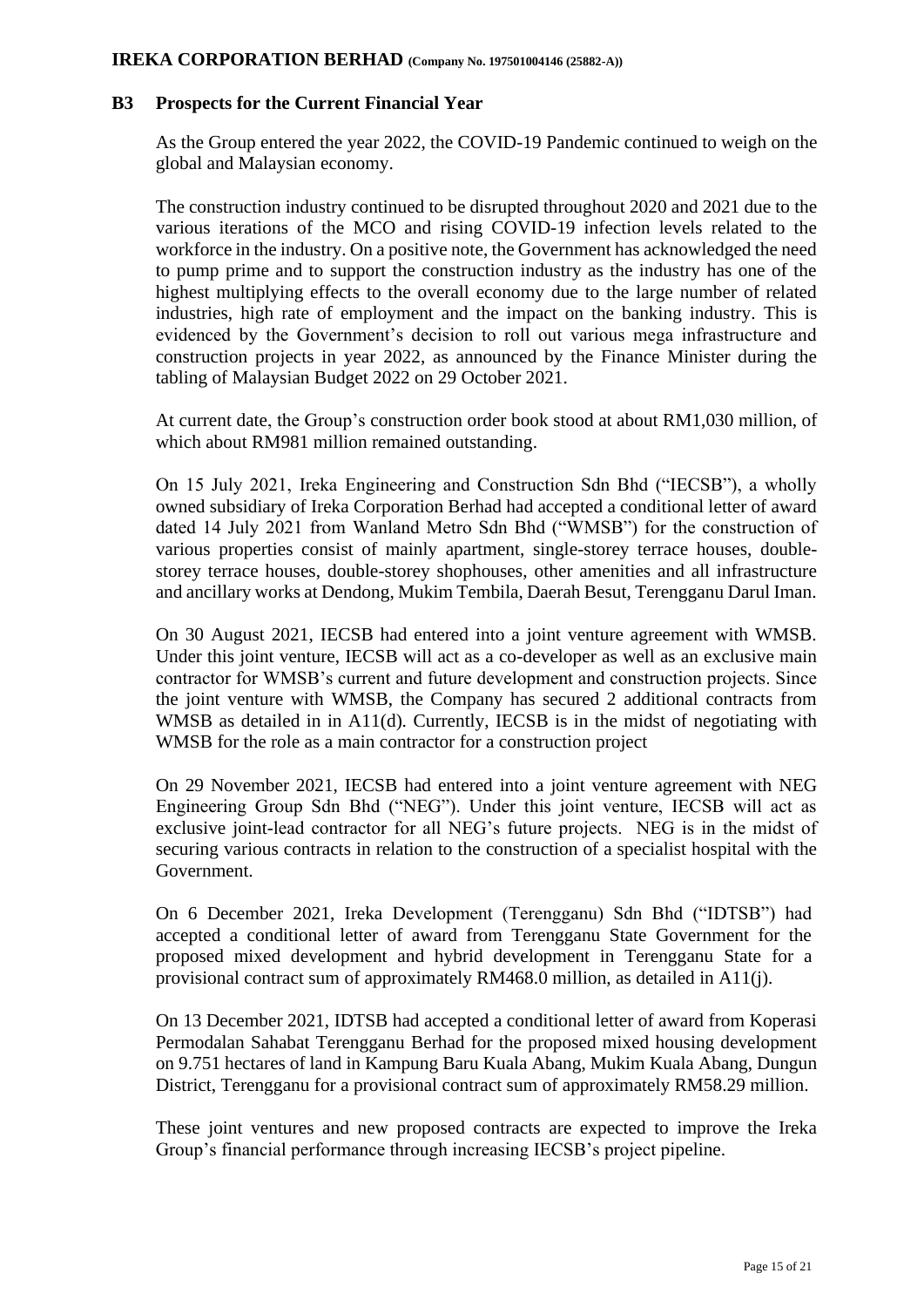#### **B3 Prospects for the Current Financial Year (continued)**

The property development industry too was disrupted throughout 2020 and 2021, with halting and restrictions on physical sales activities resulting from the MCO/Conditional MCO measures.

On the property development front, the Group has three on-going projects. The first project is ASTA Enterprise Park comprising 36 units of multi-functional industrial units and 9 parcels of land, of which all 36 industrial units and 8 parcels of land were sold/booked. The second project is KaMi Mont' Kiara consisting of 168 units of residences under the I-Zen brand, of which 100% sale has been recorded. The final project is DWI@ Rimbun Kasia, Nilai, which is undertaken jointly with Hankyu Hanshin Properties Corp., comprising 382 units of mid-market courtyard condominiums under the Group's mid-market zenZ brand. To-date, about 52% of the units were sold.

On 5 July 2021, the Company received an offer from ILHSB (a company owned by previous controlling shareholder of the Company) to purchase all of Ireka Corporation Berhad's equity in Ireka's subsidiaries and associate companies involved in the nonconstruction businesses such as property development, property management, urban transportation and information technology. The Board is still studying this offer in detail with the appointed independent advisors; and will seek the shareholders' and the relevant authorities' approval in due course.

Following the successful private placements exercises, the Board continues to explore additional fund-raising activities in the capital markets to strengthen the cash-flow and balance sheet of the Company in order to support its on-going and future business expansion. On 29 November 2021, on behalf of the Board of Ireka, Mercury Securities Sdn Bhd ("Mercury Securities") announced that the Company has entered into a conditional subscription agreement with Fairfax Ventures Ltd ("Fairfax" or "Subscriber") for the Proposed RCPS Issuance ("Subscription Agreement"). Subsequently on 29 December 2021, Bursa Securities had resolved and approved the listing of and quotation for the Conversion Shares on the Main Market of Bursa Securities. The shareholders of the Company at an Extraordinary General Meeting held on 3 February 2022 had approved the proposal of the Proposed RCPS Issuance.

Business activities across the construction and property segment experienced disruptions since the onset of the COVID-19 pandemic and lockdown measures imposed by the Government. The Group had not been spared from the impact arising from this pandemic and experienced a slowdown in the progress of its construction and development projects.

The Board and the management of the Group are of the view that the COVID-19 pandemic will be contained following the Government's ongoing National COVID-19 Immunisation Programme. With the upliftment of economic activity restrictions and border re-opening on 1 April 2022 in the country, economic activities across various sectors are expected to recover gradually in the months to come.

Premised on the above and after considering the overview and outlook of the construction and property sectors in Malaysia in the longer term, the Board remains cautiously optimistic of the future prospects of the Ireka Group.

## **B4 Variation of Actual Profit from Forecast Profit and Shortfall in Profit Guarantee**

Not applicable.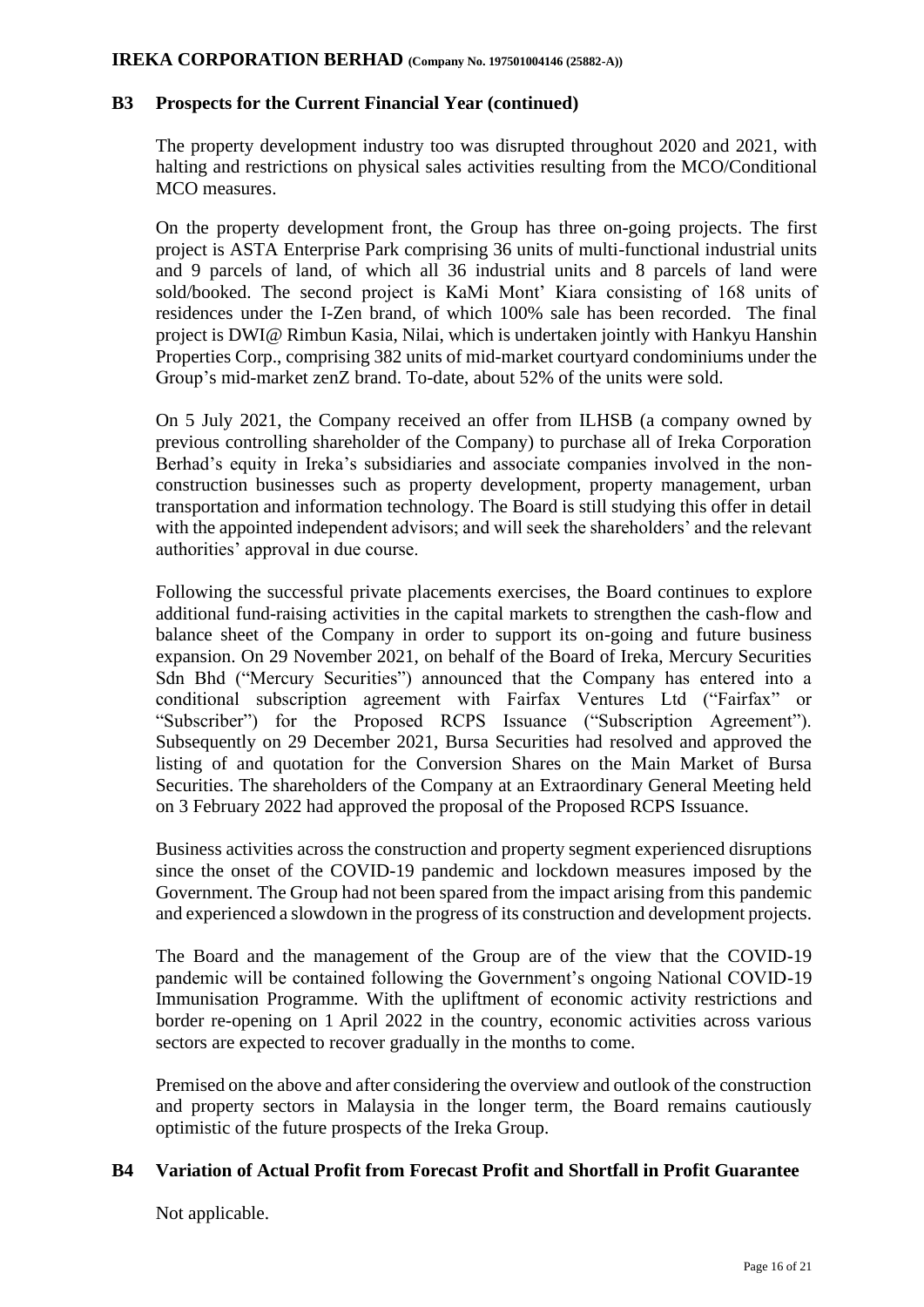## **B5 Loss for the Period**

| Loss for the period is arrived at after charging/(crediting): - |  |
|-----------------------------------------------------------------|--|
|-----------------------------------------------------------------|--|

|                      | <b>Individual Quarter</b><br><b>3 Months Ended</b> |                             | <b>Cumulative Period</b><br><b>12 Months Ended</b> |                             |
|----------------------|----------------------------------------------------|-----------------------------|----------------------------------------------------|-----------------------------|
|                      | 31.03.2022<br><b>RM'000</b>                        | 31.03.2021<br><b>RM'000</b> | 31.03.2022<br><b>RM'000</b>                        | 31.03.2021<br><b>RM'000</b> |
| Depreciation of      |                                                    |                             |                                                    |                             |
| property, plant and  |                                                    |                             |                                                    |                             |
| equipment            | 663                                                | 658                         | 2,096                                              | 2,628                       |
| Loss on disposal     |                                                    |                             |                                                    |                             |
| of property, plant   |                                                    |                             |                                                    |                             |
| and equipment        |                                                    | 2,559                       | 45                                                 | 2,632                       |
| Plant and equipment  |                                                    |                             |                                                    |                             |
| written off          |                                                    |                             | 104                                                |                             |
| Interest expense     | 153                                                | 2,702                       | 4,811                                              | 8,386                       |
| Net foreign exchange |                                                    |                             |                                                    |                             |
| Loss                 | (2)                                                | 9                           | 1,903                                              | 31                          |
| Loss on disposal of  |                                                    |                             |                                                    |                             |
| investment in        |                                                    |                             |                                                    |                             |
| joint venture        |                                                    |                             | 4,650                                              |                             |
| Impairment loss on   |                                                    |                             |                                                    |                             |
| reclassification of  |                                                    |                             |                                                    |                             |
| associated company   |                                                    |                             |                                                    |                             |
| to an investment     |                                                    |                             | 25,905                                             |                             |
| Fair value loss of a |                                                    |                             |                                                    |                             |
| quoted investment    | 5,724                                              |                             | 22,997                                             |                             |
| Interest income      | (183)                                              | (415)                       | (1,024)                                            | (1,262)                     |

Other than the above items, there were no exceptional items for the current quarter and financial period ended 31 March 2022.

#### **B6 Taxation**

The taxation for the current quarter and period-to-date are as follows:-

|                      | <b>Individual Quarter</b><br><b>3 Months Ended</b> |                             | <b>Cumulative Period</b><br><b>12 Months Ended</b> |                             |
|----------------------|----------------------------------------------------|-----------------------------|----------------------------------------------------|-----------------------------|
|                      | 31.03.2022<br><b>RM'000</b>                        | 31.03.2021<br><b>RM'000</b> | 31.03.2022<br><b>RM'000</b>                        | 31.03.2021<br><b>RM'000</b> |
| Malaysian income tax |                                                    |                             |                                                    |                             |
| expense              | (898)                                              | (1,283)                     | (1,888)                                            | (3,777)                     |
|                      | (898)                                              | (1,283)                     | (1,888)                                            | (3,777)                     |

The effective tax rates of the Group for the current quarter and for the period were lower than the statutory tax rate due to losses recorded by certain subsidiaries and also utilisation of tax losses brought forward by the Company and its subsidiaries.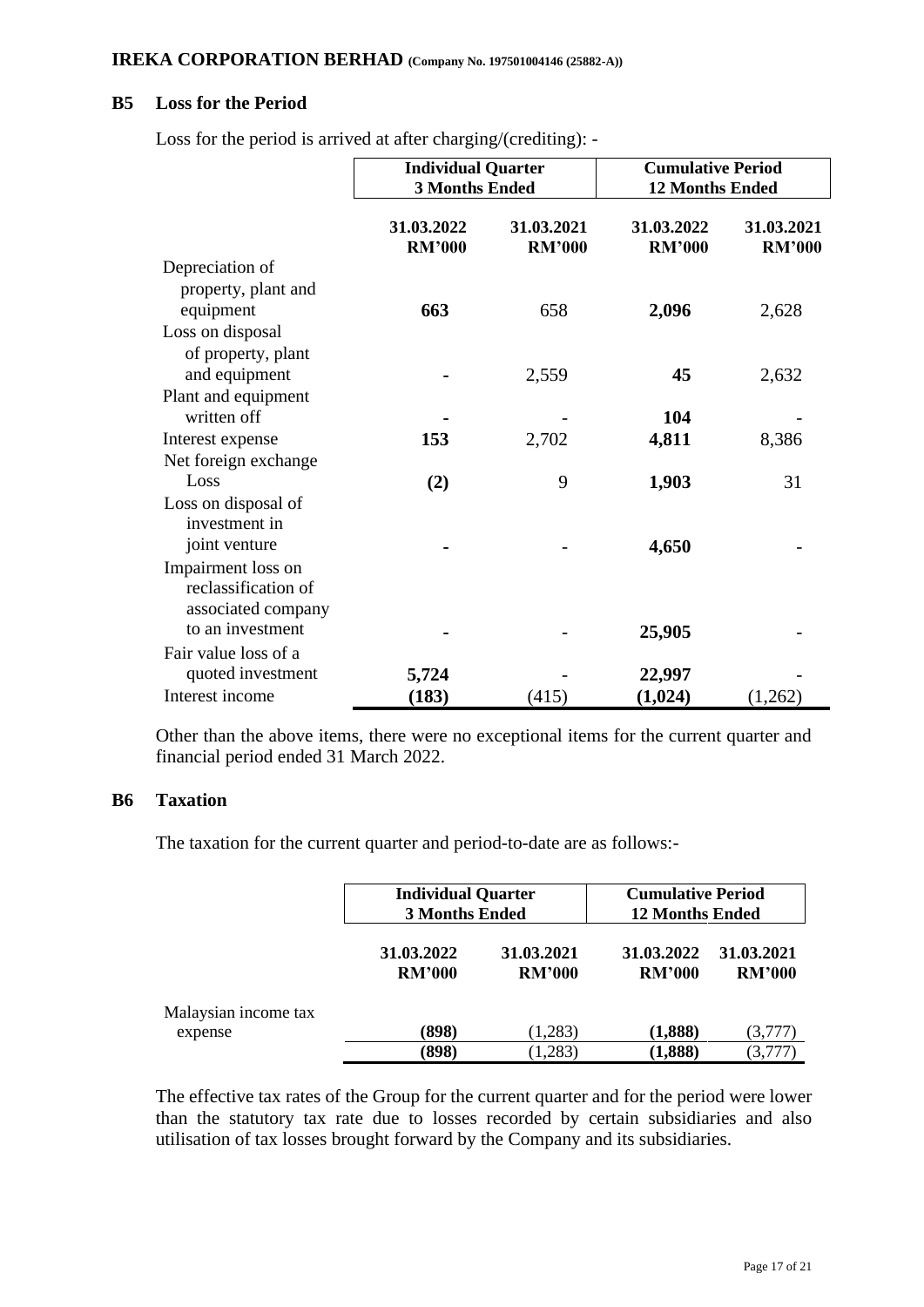#### **B7 Status of Corporate Proposals**

On 29 November 2021, on behalf of the Board of Ireka, Mercury Securities Sdn Bhd ("Mercury Securities") announced that the Company has entered into a conditional subscription agreement with Fairfax Ventures Ltd ("Fairfax" or "Subscriber") for the Proposed RCPS Issuance ("Subscription Agreement"). Subsequently, Mercury Securities had on 17 November 2021 announced that the application for the listing of and quotation for the Conversion Shares on the Main Market of Bursa Securities has been submitted to Bursa Securities.

On 30 December 2021, Mercury Securities announced that Bursa Securities has vide its letter dated 29 December 2021, resolved to approve the listing of and quotation for the Conversion Shares on the Main Market of Bursa Securities, subject to the following conditions:

- (i) The maximum Conversion Shares to be issued pursuant to the Proposed RCPS Issuance must be in full compliance with Paragraph 6.50 of the Listing Requirements at all times;
- (ii) Ireka and Mercury Securities must fully comply with the relevant provisions under the Listing Requirements pertaining to the implementation of the Proposed RCPS Issuance;
- (iii) Ireka / Mercury Securities to furnish Bursa Securities with the certified true copy of the resolution passed by the shareholders of the Company at the EGM approving the Proposed RCPS Issuance prior to its implementation;
- (iv) Ireka and Mercury Securities to inform Bursa Securities upon the completion of the Proposed RCPS Issuance;
- (v) Ireka and Mercury Securities to furnish Bursa Securities with a written confirmation of its compliance with the terms and conditions of Bursa Securities' approval prior to the implementation of the Proposed RCPS Issuance; and
- (vi) Ireka to furnish Bursa Securities on a quarterly basis a summary of the total number of new Ireka Shares listed pursuant to the conversion of the RCPS as at the end of each quarter together with a detailed computation of the listing fees payable.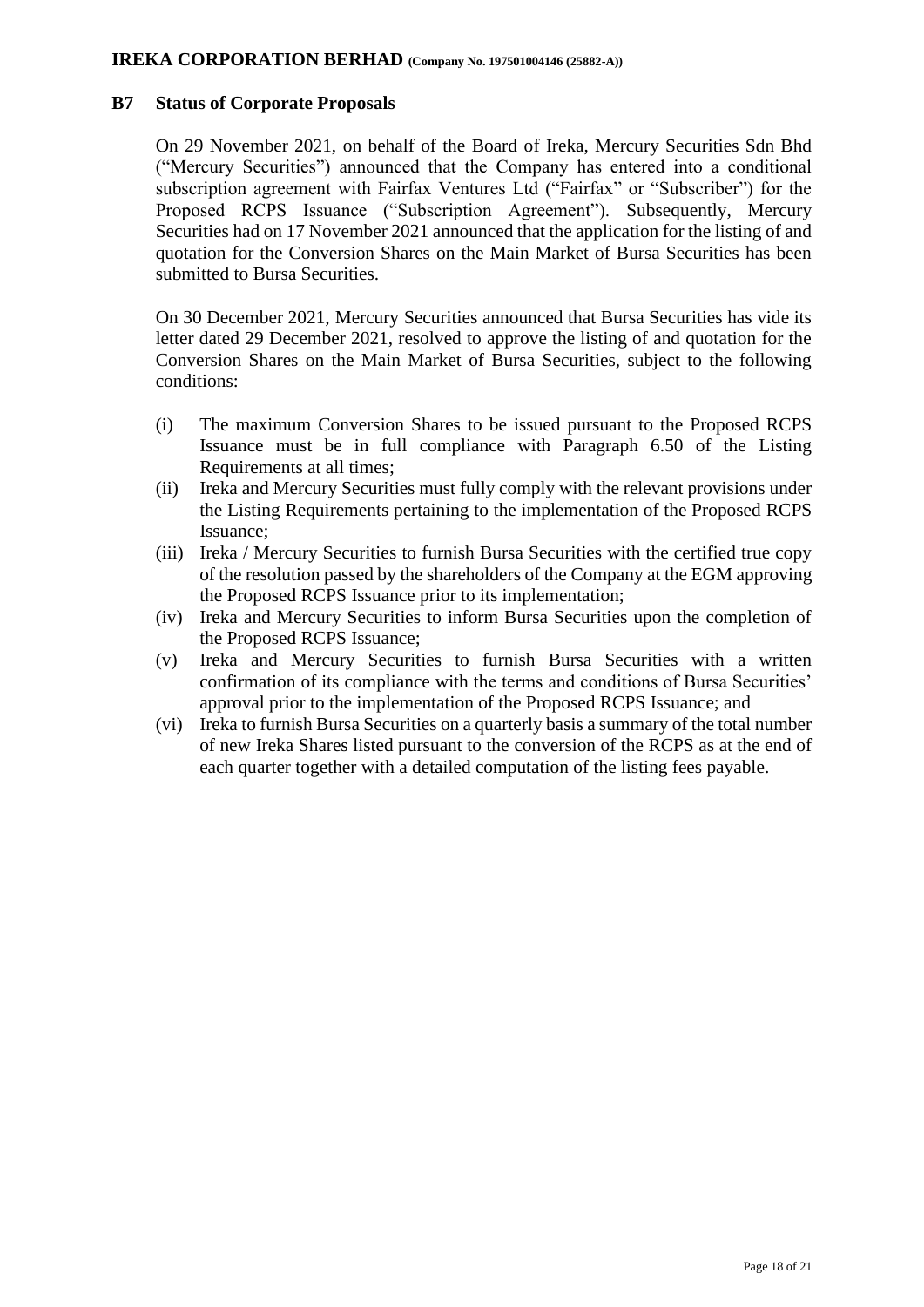## **B8 Group Borrowings and Debt Securities**

|     |                                            | <b>Financial</b><br><b>Quarter Ended</b><br>31.03.2022<br><b>RM'000</b> | <b>Financial</b><br><b>Quarter Ended</b><br>31.03.2021<br><b>RM'000</b> |
|-----|--------------------------------------------|-------------------------------------------------------------------------|-------------------------------------------------------------------------|
| (a) | Short term borrowings<br>Secured:-         |                                                                         |                                                                         |
|     | Term loans                                 | 16,148                                                                  | 52,092                                                                  |
|     | Finance lease liabilities/Hire purchase    | 3,201                                                                   | 1,847                                                                   |
|     | Trade finance                              | 4,113                                                                   | 18,582                                                                  |
|     | <b>Bank</b> overdrafts                     | 6,849                                                                   | 9,763                                                                   |
|     | Revolving credit                           | 20,461                                                                  | 23,098                                                                  |
|     | Redeemable convertible preference<br>share | 45,072                                                                  |                                                                         |
|     |                                            |                                                                         |                                                                         |
|     |                                            | 95,844                                                                  | 105,382                                                                 |
| (b) | Long term borrowings                       |                                                                         |                                                                         |
|     | Secured:-                                  |                                                                         |                                                                         |
|     | Term loans                                 | 3,034                                                                   |                                                                         |
|     | Finance lease liabilities/Hire purchase    | 4,040                                                                   | 8,987                                                                   |
|     |                                            | 7,074                                                                   | 8,987                                                                   |
|     |                                            | ----------                                                              |                                                                         |
| (c) | Total borrowings                           | 102,918                                                                 | 114,369                                                                 |
|     |                                            | ======                                                                  |                                                                         |

## **Salient Features of Redeemable Convertible Preference Share (RCPS)**

The salient features of the RCPS are as follows:

#### (a) **Tenure**

Up to 36 months commencing from and inclusive of the Issue Date of the 1st subtranche of Tranche 1 up to the Maturity Date

#### (b) **Maturity date**

The business day immediately before the 3rd anniversary of the date of Issue Date of 1st sub-tranche of Tranche 1

## (c) **Dividend**

The RCPS shall carry the right to receive out of profits of our Company a cumulative preferential dividend at the rate of 2% per annum calculated based on the aggregate subscription price of the RCPS at the Issue Price. The preferential dividends shall be payable to the holder of RCPS semi-annually within 14 days from the date of 30 June and 31 December each calendar year. No dividends shall be paid on the Ireka Shares unless the dividends on the RCPS have been first paid.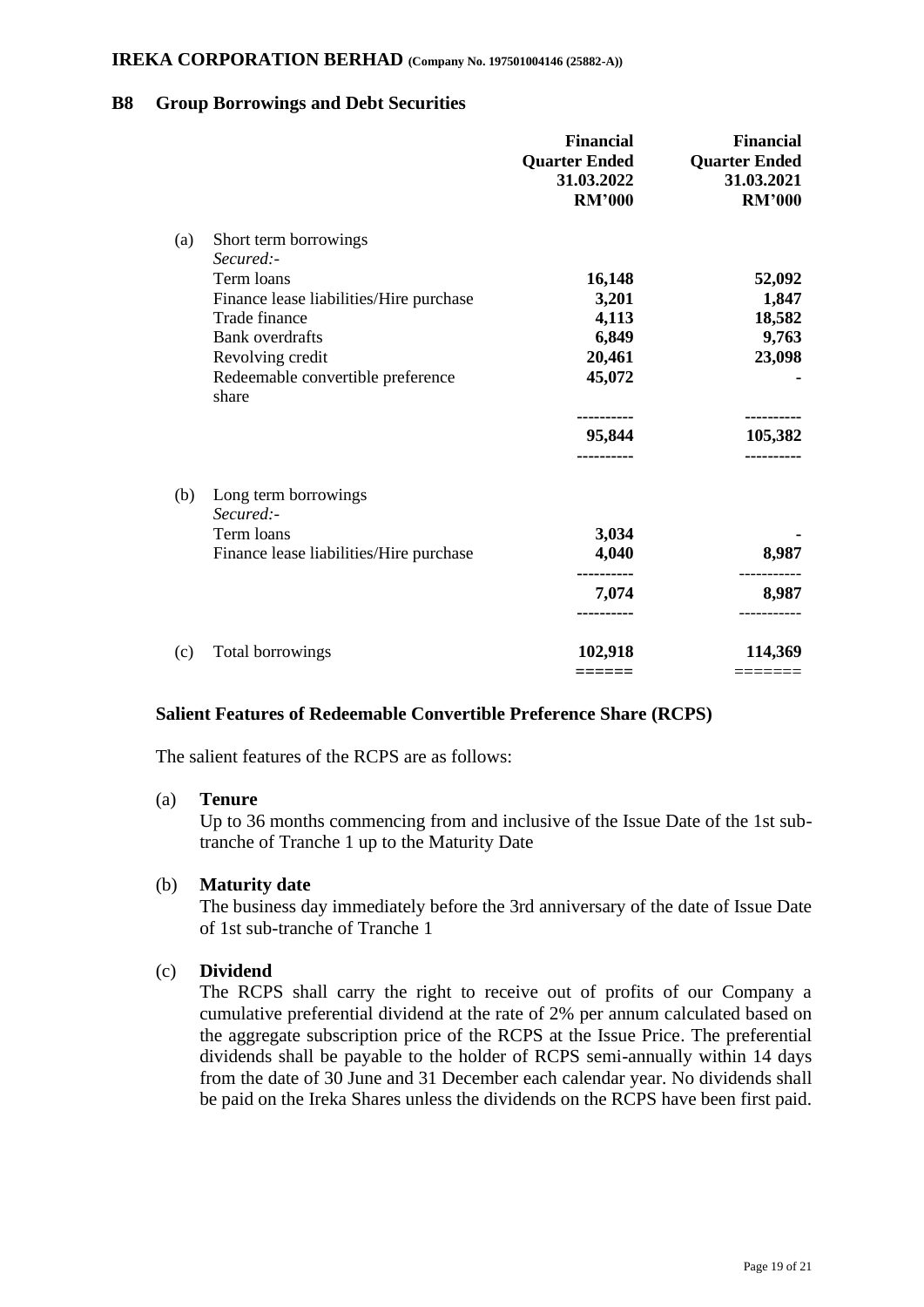## **B8 Group Borrowings and Debt Securities (continued)**

## (d) **Conversion Right**

Subject to and upon compliance with the conditions in the Subscription Agreement, the RCPS may be converted into the duly authorised, validly issued, fully paid and unencumbered Conversion Share(s) based on the Conversion Price, at any time during the Conversion Period.

The Conversion Rights confer the holder of RCPS the right to convert the RCPS into Conversion Share(s) which will be subject to adjustments from time to time at the determination of our Board in consultation with the approved advisers and certified by the auditors of our Company, in the event of any alteration to our Company's share capital, whether by way of rights issue, capitalisation issue, consolidation of shares, subdivision of shares or reduction of capital howsoever being effected, in accordance with the provisions of the Constitution.

# (e) **Conversion upon maturity**

Subject to:

- (a) the Non-Event of Default Redemption, Conversion Downside Redemption and Event of Default Redemption; and
- (b) the Conversion Cap,

any remaining outstanding RCPS must be converted into Conversion Shares on the Maturity Date unless our Company exercises its rights in respect of the Non-Event of Default Redemption prior to the Maturity Date, together with payment by our Company of all accumulated and unpaid dividend accrued on the converted RCPS.

For the financial quarter ended 31 March 2022, the Group's total borrowings have decreased by RM11.451 million as compared to the preceding year financial quarter ended 31 March 2021.

# **B9 Material Litigations**

The Group was not engaged in any material litigation as at 30 May 2022.

## **B10 Dividend Proposed**

No dividend was proposed during the period under review.